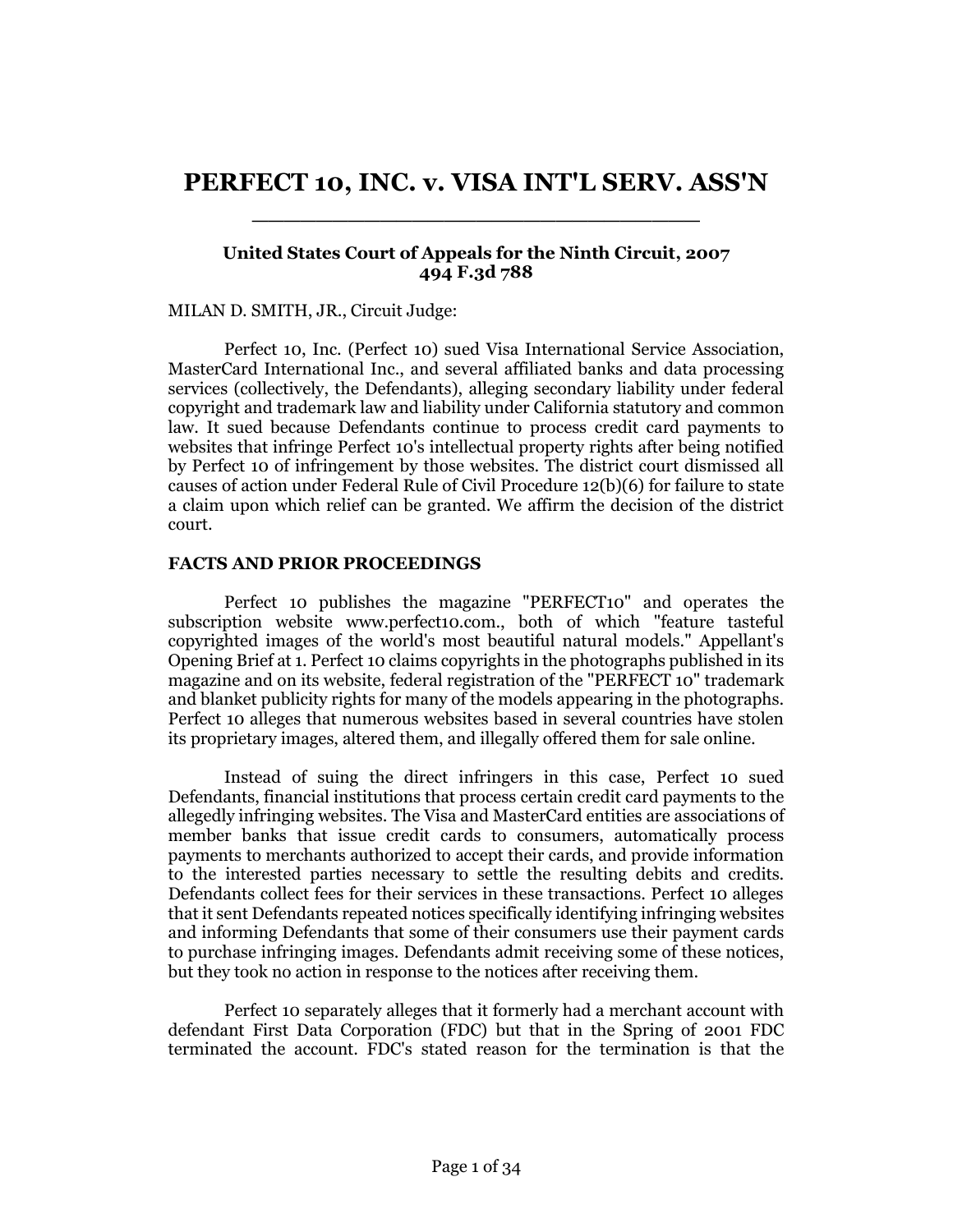percentage of Perfect 10's customers who later disputed the charges attributed to them (the chargeback rate) exceeded contractual limits. Perfect 10 claims these chargeback rates were temporarily and substantially inflated because Perfect 10 was the "victim of hackers who were subsequently investigated by the Secret Service." Appellant's Opening Brief at 13. Perfect 10 claims that FDC was aware of this and was also aware that Perfect 10's chargeback rate dropped to within association limits once the hacking ceased, but that FDC nevertheless placed Perfect 10 on an industry-wide "black list" of terminated accounts.

Perfect 10 filed suit against Defendants on January 28, 2004 alleging contributory and vicarious copyright and trademark infringement as well as violations of California laws proscribing unfair competition and false advertising, violation of the statutory and common law right of publicity, libel, and intentional interference with prospective economic advantage. Defendants moved to dismiss the initial complaint under FRCP 12(b)(6). The district court granted the motion, dismissing the libel and intentional interference claims with prejudice but granting leave to amend the remaining claims. In its first amended complaint, Perfect 10 essentially repeated the allegations in its original complaint concerning the surviving causes of action and Defendants again moved to dismiss under FRCP 12(b)(6). The district court granted the Defendants' second motion in full, dismissing all remaining causes of action with prejudice. Perfect 10 appealed to this court.

## **JURISDICTION**

The district court had original jurisdiction over the copyright and trademark claims pursuant to 28 U.S.C. §§ 1331 and 1338 and supplemental jurisdiction over the related state law claims pursuant to 28 U.S.C. § 1367. This court has appellate jurisdiction pursuant to 28 U.S.C. § 1291.

## **STANDARDS OF REVIEW**

We review *de novo* the district court's dismissal for failure to state a claim upon which relief can be granted pursuant to FRCP 12(b)(6). *Rodriguez v. Panayiotou*, 314 F.3d 979, 983 (9th Cir. 2002). On appeal, "we take all of the allegations of material fact stated in the complaint as true and construe them in the light most favorable to the nonmoving party. A complaint should not be dismissed unless it appears beyond doubt that plaintiff can prove no set of facts in support of his claim which would entitle him to relief." *Id*. (internal citations omitted).

Although a plaintiff's allegations are generally taken as true, the court need not accept conclusory allegations of law or unwarranted inferences, and dismissal is required if the facts are insufficient to support a cognizable claim. *City of Arcadia v. U.S. Envtl. Prot. Agency*, 411 F.3d 1103, 1106 n.3 (9th Cir. 2005); *see also Pena v. Gardner*, 976 F.2d 469, 471- 72 (9th Cir. 1992). The court may also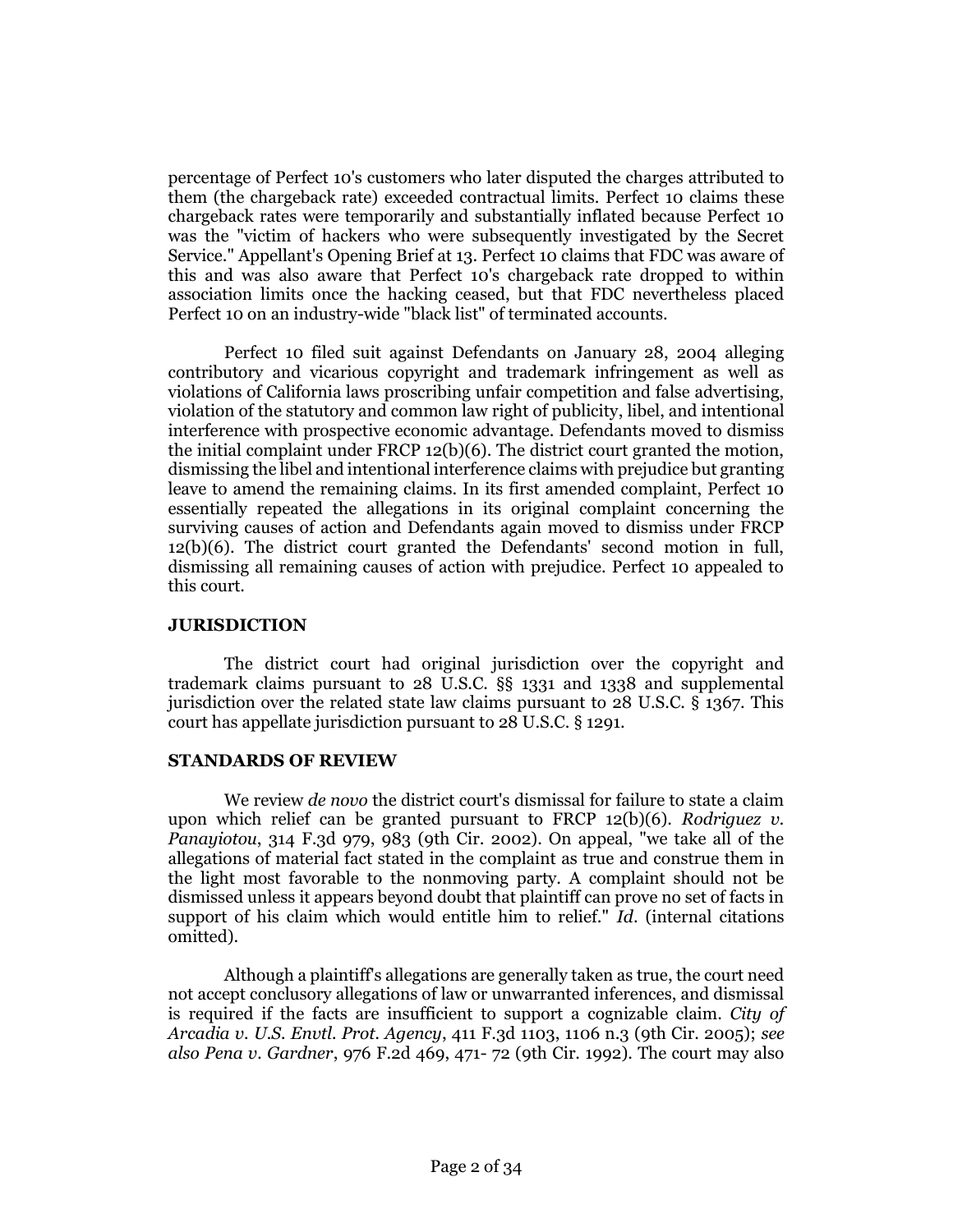affirm on any ground supported by the record even if the district court did not consider the issue. *Fields v. Legacy Health Sys.*, 413 F.3d 943, 958 n.13 (9th Cir. 2005); *Arc Ecology v. United States Dep't of the Air Force*, 411 F.3d 1092, 1096 (9th Cir. 2005).

We review *de novo* the district court's interpretation of state law. *Rodriguez*, 314 F.3d at 983.

## **DISCUSSION**

 $\overline{a}$ 

# **SECONDARY LIABILITY UNDER FEDERAL COPYRIGHT AND TRADEMARK LAW**

## **A. Secondary Liability for Copyright Infringement**

Perfect 10 alleges that numerous websites based in several countries--and their paying customers--have directly infringed its rights under the Copyright Act, 17 U.S.C. § 101, *et seq.*<sup>1</sup> In the present suit, however, Perfect 10 has sued Defendants, not the direct infringers, claiming contributory and vicarious copyright infringement because Defendants process credit card charges incurred by customers to acquire the infringing images.

We evaluate Perfect 10's claims with an awareness that credit cards serve as the primary engine of electronic commerce and that Congress has determined it to be the "policy of the United States--(1) to promote the continued development of the Internet and other interactive computer services and other interactive media [and] (2) to preserve the vibrant and competitive free that presently exists for the Internet and other interactive computer services, unfettered by Federal or State regulation." 47 U.S.C.  $\S$ § 230(b)(1), (2).<sup>2</sup>

## **1. Contributory Copyright Infringement**

Contributory copyright infringement is a form of secondary liability with roots in the tort-law concepts of enterprise liability and imputed intent. *See Fonovisa, Inc. v. Cherry Auction, Inc.*, 76 F.3d 259, 264 (9th Cir. 1996); *Perfect 10, Inc. v. Amazon.com, Inc. et al.*, 487 F.3d 701, 2007 U.S. App. LEXIS 11420,

<sup>1</sup> While Perfect 10's complaint does not clearly specify which of Perfect 10's rights are being infringed, it appears that at least four such rights are potentially at issue: reproduction (17 U.S.C. § 106(1)); derivative works (17 U.S.C. § 106(2)); distribution of copies (17 U.S.C. § 106(3)); and public display (17 U.S.C. § 106(5)).

<sup>2</sup> Congress expressed similar sentiments when it enacted the Digital Millennium Copyright Act (DMCA), 17 U.S.C. § 512, one of the stated purposes of which was to "facilitate the robust development and world-wide expansion of electronic commerce, communications, research, development, and education in the digital age." S. Rep. 105-190, at 1-2 (1998).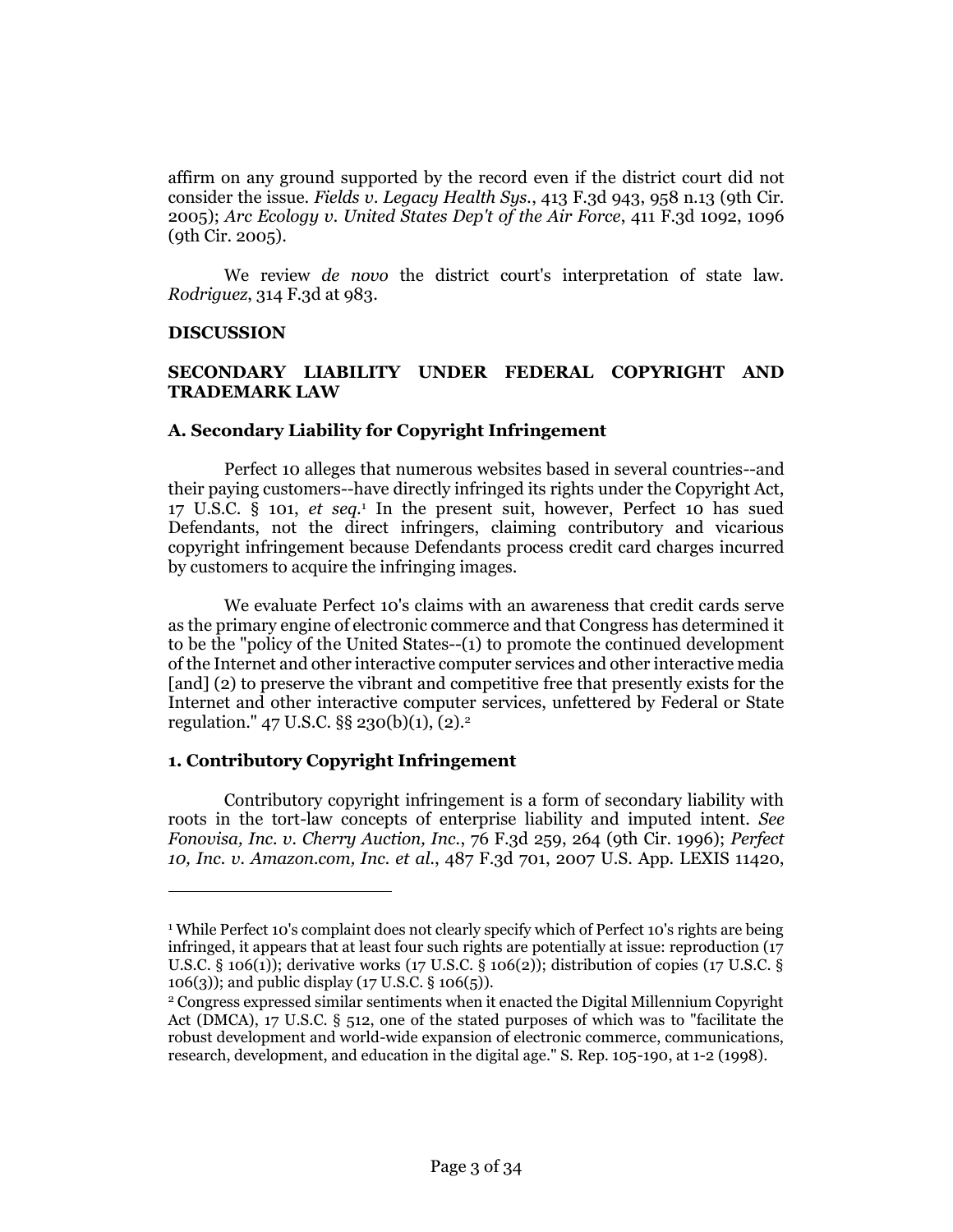2007 WL 1428632 (9th Cir. May 16, 2007). This court and the United States Supreme Court (Supreme Court) have announced various formulations of the same basic test for such liability. We have found that a defendant is a contributory infringer if it (1) has knowledge of a third party's infringing activity, and (2) "induces, causes, or materially contributes to the infringing conduct." *Ellison v. Robertson*, 357 F.3d 1072, 1076 (9th Cir. 2004) (citing *Gershwin Publ'g Corp. v. Columbia Artists Mgmt., Inc.*, 443 F.2d 1159, 1162 (2d Cir. 1971)). In an Internet context, we have found contributory liability when the defendant "engages in personal conduct that encourages or assists the infringement." *A&M Records, Inc. v. Napster, Inc.*, 239 F.3d 1004, 1019 (9th Cir. 2001) (internal citations omitted). In *Metro-Goldwin-Mayer Studios, Inc. v. Grokster, Ltd.*, the Supreme Court adopted from patent law the concept of "inducement" and found that "[o]ne infringes contributorily by intentionally inducing or encouraging direct infringement." 545 U.S. 913, 930, 125 S. Ct. 2764, 162 L. Ed. 2d 781 (2005).<sup>3</sup> Most recently, in a case also brought by Perfect 10, we found that "an actor may be contributorily liable [under *Grokster*] for intentionally encouraging direct infringement if the actor knowingly takes steps that are substantially certain to result in such direct infringement." *Amazon.com*, 2007 U.S. App. LEXIS 11420, 2007 WL 1428632, at \*17.

We understand these several criteria to be noncontradictory variations on the same basic test, i.e., that one contributorily infringes when he (1) has knowledge of another's infringement and (2) either (a) materially contributes to or (b) induces that infringement. Viewed in isolation, the language of the tests described is quite broad, but when one reviews the details of the actual "cases and controversies" before the relevant court in each of the test-defining cases and the actual holdings in those cases, it is clear that the factual circumstances in this case are not analogous. To find that Defendants' activities fall within the scope of such tests would require a radical and inappropriate expansion of existing principles of secondary liability and would violate the public policy of the United States.

# **a. Knowledge of the Infringing Activity**

 $\overline{a}$ 

Because we find that Perfect 10 has not pled facts sufficient to establish that Defendants induce or materially contribute to the infringing activity, Perfect 10's

<sup>3</sup> In her concurring opinion in *Grokster*, Justice Ginsburg identified another strand of contributory liability in the Supreme Court's jurisprudence, i.e., liability based on "distributing a product distributees use to infringe copyrights, if the product is not capable of 'substantial' or 'commercially significant' noninfringing uses." *Grokster*, 545 U.S. at 942 (citing *Sony Corp. of America v. Universal City Studios, Inc.*, 464 U.S. 417, 442, 104 S. Ct. 774, 78 L. Ed. 2d 574 (1984)). Even assuming Defendants offer a "product" for these purposes, Perfect 10 does not claim that the "product" of credit card services is incapable of substantial and commercially significant noninfringing uses.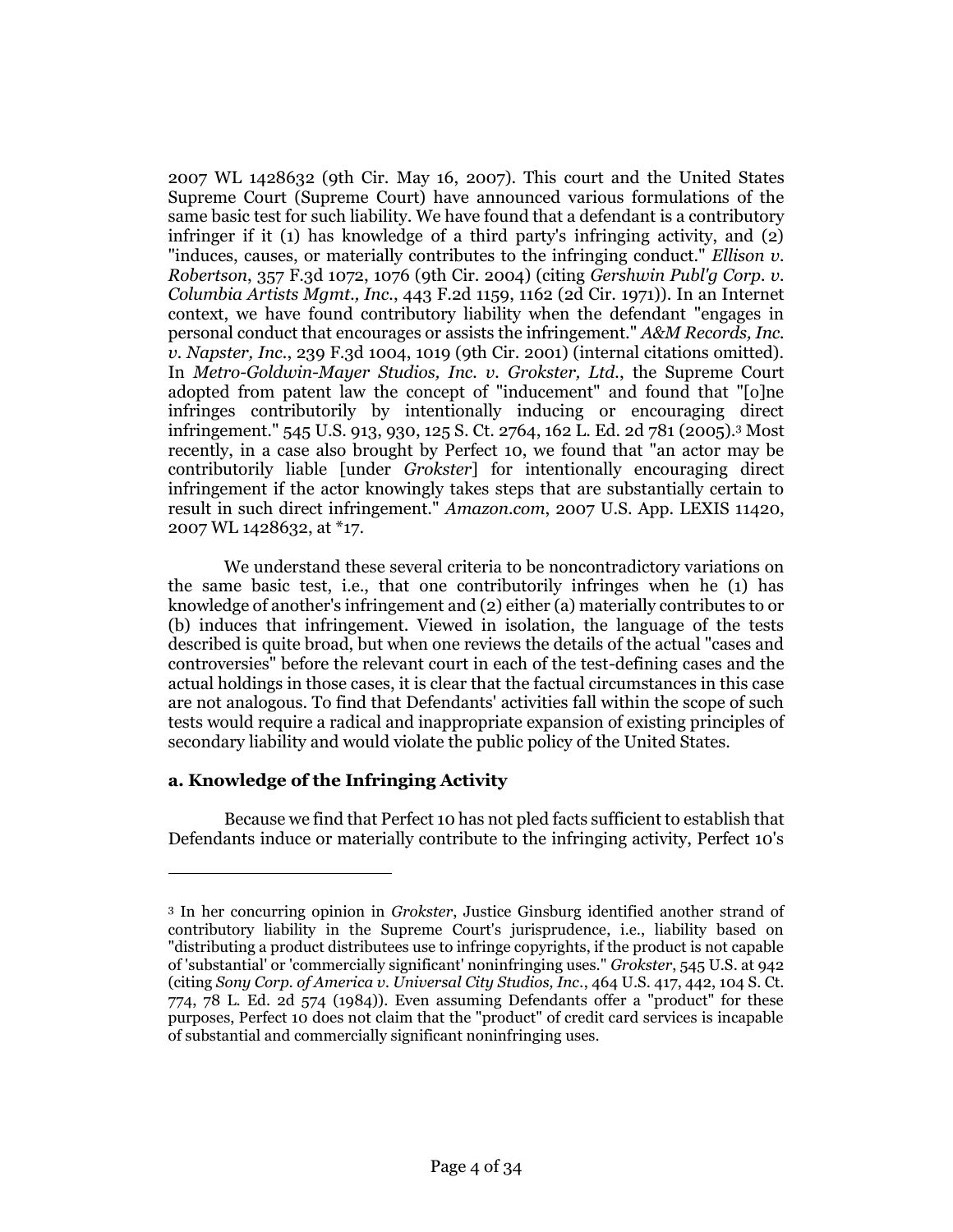contributory copyright infringement claim fails and we need not address the Defendants' knowledge of the infringing activity.<sup>4</sup>

# **b. Material Contribution, Inducement, or Causation**

To state a claim of contributory infringement, Perfect 10 must allege facts showing that Defendants induce, cause, or materially contribute to the infringing conduct. *See, e.g.*, *Ellison*, 357 F.3d at 1076. Three key cases found defendants contributorily liable under this standard: *Fonovisa*, 76 F.3d 259; *Napster*, 239 F.3d 1004; and *Grokster*, 545 U.S. 913, 125 S. Ct. 2764, 162 L. Ed. 2d 781. In *Fonovisa*, we held a swap meet operator contributorily liable for the sale of pirated works at the swap meet. In *Napster*, we held the operator of an electronic file sharing system liable when users of that system employed it to exchange massive quantities of copyrighted music. In *Grokster*, the Supreme Court found liability for the substantially similar act of distributing software that enabled exchange of copyrighted music on a peer-to-peer, rather than a centralized basis.<sup>5</sup> Perfect 10 argues that by continuing to process credit card payments to the infringing websites despite having knowledge of ongoing infringement, Defendants induce, enable and contribute to the infringing activity in the same way the defendants did in *Fonovisa, Napster* and *Grokster*. We disagree.

# **1. Material Contribution**

 $\overline{a}$ 

The credit card companies cannot be said to materially contribute to the infringement in this case because they have no direct connection to that infringement. Here, the infringement rests on the reproduction, alteration, display and distribution of Perfect 10's images over the Internet. Perfect 10 has not alleged

<sup>4</sup> We note that an anomaly exists regarding the concept of notice in secondary copyright infringement cases outside a FRCP 12(b)(6) context. Congress addressed the issue of notice in the DMCA, which grants a safe harbor against liability to certain Internet service providers, even those with actual knowledge of infringement, if they have not received statutorily-compliant notice. *See Perfect 10 v. CCBill LLC*, 481 F.3d 751 (9th Cir. 2007), *amended and superceded*, 488 F.3d 1102, 2007 U.S. App. LEXIS 12509, 2007 WL 1557475 (9th Cir. May 31, 2007); 17 U.S.C. § 512(c)(3). Because Defendants are not "service providers" within the scope of the DMCA, they are not eligible for these safe harbors. The result, under Perfect 10's theories, would therefore be that a service provider with actual knowledge of infringement and the actual ability to remove the infringing material, but which has not received a statutorily compliant notice, is entitled to a safe harbor from liability, while credit card companies with actual knowledge but *without* the actual ability to remove infringing material, would benefit from no safe harbor. We recognize that the DMCA was not intended to displace the development of secondary liability in the courts; rather, we simply take note of the anomalous result Perfect 10 seeks.

<sup>5</sup> Because the *Grokster* court focused primarily on an "inducement" theory rather than a "material contribution" theory, our primary discussion of *Grokster* is located below in the "inducement" section of this opinion.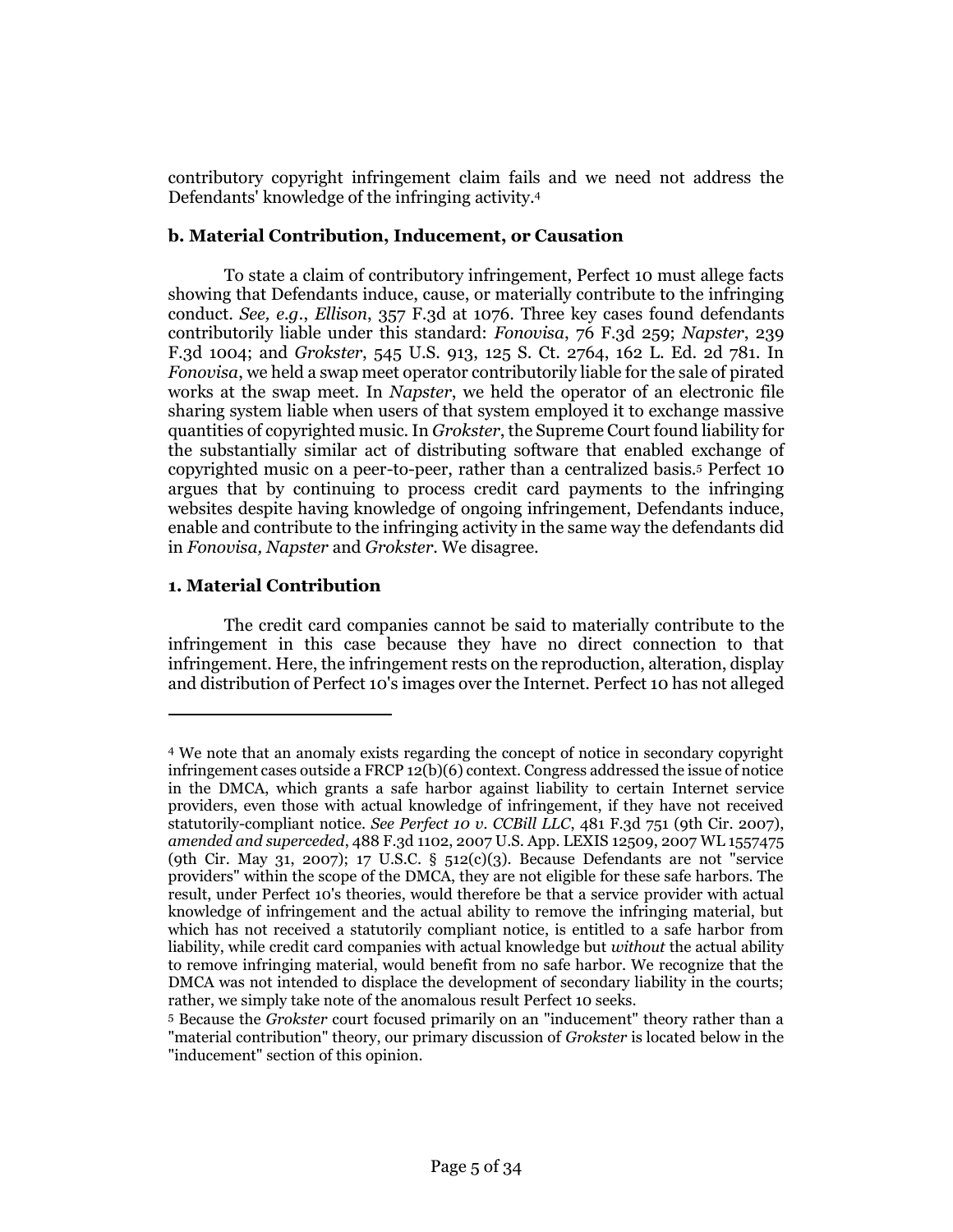that any infringing material passes over Defendants' payment networks or through their payment processing systems, or that Defendants' systems are used to alter or display the infringing images. In *Fonovisa*, the infringing material was physically located in and traded at the defendant's market. Here, it is not. Nor are Defendants' systems used to locate the infringing images. The search engines in *Amazon.com* provided links to specific infringing images, and the services in *Napster* and *Grokster* allowed users to locate and obtain infringing material. Here, in contrast, the services provided by the credit card companies do not help locate and are not used to distribute the infringing images. While Perfect 10 has alleged that Defendants make it easier for websites to profit from this infringing activity, the issue here is reproduction, alteration, display and distribution, which can occur without payment. Even if infringing images were not paid for, there would still be infringement. *See Napster*, 239 F.3d at 1014 (Napster users infringed the distribution right by uploading file names to the search index for others to copy, despite the fact that no money changed hands in the transaction).

Our analysis is fully consistent with this court's recent decision in *Perfect 10 v. Amazon.com*, where we found that "Google could be held contributorily liable if it had knowledge that infringing Perfect 10 images were available using its search engine, could take simple measures to prevent further damage to Perfect 10's copyrighted works, and failed to take such steps." 2007 U.S. App. LEXIS 11d420, [WL] at \*19. The dissent claims this statement applies squarely to Defendants if we just substitute "payment systems" for "search engine." Dissent at 7866. But this is only true if search engines and payment systems are equivalents for these purposes, and they are not. The salient distinction is that Google's search engine itself assists in the distribution of infringing content to Internet users, while Defendants' payment systems do not. The*Amazon.com* court noted that "Google substantially assists websites to distribute their infringing copies to a worldwide market and assists a worldwide audience of users to access infringing materials." *Id*. Defendants do not provide such a service. They in no way assist or enable Internet users to locate infringing material, and they do not distribute it. They do, as alleged, make infringement more profitable, and people are generally more inclined to engage in an activity when it is financially profitable. However, there is an additional step in the causal chain: Google may materially contribute to infringement by making it fast and easy for third parties to locate and distribute infringing material, whereas Defendants make it easier for infringement to be *profitable*, which tends to increase financial incentives to infringe, which in turn tends to increase infringement.<sup>6</sup>

<sup>6</sup> As discussed in note 11, *infra*, the dissent's claims that payment processing is "an essential step in the infringement process," dissent at 7867, and that "Defendants are directly involved in every infringing transaction where payment is made by credit card," dissent at 7873, suggests that the dissent believes that the Defendants are *directly* infringing when they process these payments.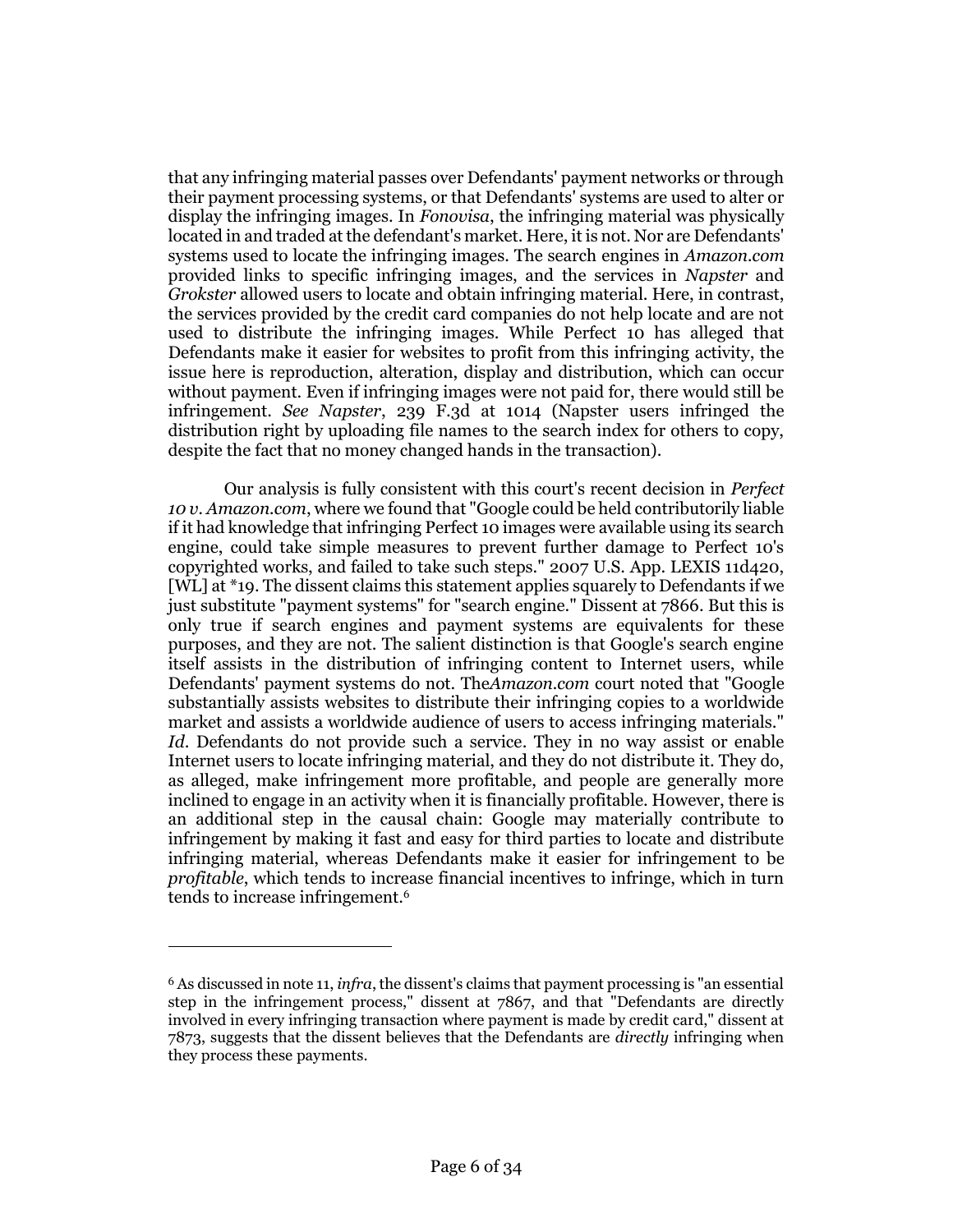The dissent disagrees with our reading of *Amazon.com* and charges us with wishful thinking, dissent at 7866, and with "draw[ing] a series of ephemeral distinctions," dissent at 7890. We respectfully disagree and assert that our construction of the relevant statutes and case law is completely consistent with existing federal law, is firmly grounded in both commercial and technical reality and conforms to the public policy of the United States. Helping users to locate an image might substantially assist users to download infringing images, but processing payments does not. If users couldn't pay for images with credit cards, infringement could continue on a large scale because other viable funding mechanisms are available. For example, a website might decide to allow users to download some images for free and to make its profits from advertising, or it might develop other payment mechanisms that do not depend on the credit card companies.<sup>7</sup> In either case, the unlicensed use of Perfect 10's copyrighted images would still be infringement.<sup>8</sup> We acknowledge that Defendants' payment systems make it easier for such an infringement to be profitable, and that they therefore have the effect of increasing such infringement, but because infringement of Perfect 10's copyrights can occur without using Defendants' payment system, we hold that payment processing by the Defendants as alleged in Perfect 10's First Amended Complaint does not constitute a "material contribution" under the test for contributory infringement of copyrights.<sup>9</sup>

<sup>7</sup> As discussed more fully in the vicarious infringement section, *infra*, Perfect 10's factual allegations are not to the contrary.

<sup>8</sup> We recognize that Google is not the only search engine available to Internet users, and that users do not necessarily need Google to locate infringing images. The distinction we draw, however, is not specific to Google; it is between location services and payment services. Because location services lead Internet users directly to infringing images and often display them on the website of the service itself, we find that location services are more important and more essential--indeed, more "material"--to infringement than payment services are.

<sup>9</sup> Our dissenting colleague assures us that we would not jeopardize Internet commerce by finding Defendants liable because he has "every confidence" that this court will simply find that other providers of essential services may contribute to infringement, but not materially so. Dissent at 7875. We take little comfort in his assurances because the predicate of our colleague's optimistic view of future judicial refinement of his new world of secondary liability is a large number of expensive and drawn-out pieces of litigation that may, or may not, ever be filed. Meanwhile, what would stop a competitor of a web-site from sending bogus notices to a credit card company claiming infringement by its competitor in the hope of putting a competitor out of business, or, at least, requiring it to spend a great deal of money to clear its name? Threatened with significant potential secondary liability on a variety of fronts under the dissent's proposed expansion of existing secondary liability law, perhaps the credit card companies would soon decline to finance purchases that are more legally risky. They, after all, are as moved by Adam Smith's "invisible hand" as the next set of merchants. If that happened, would First Amendment rights of consumers be trampled? Would Perfect 10 itself be adversely impacted because no credit card company would want to take a chance on becoming secondarily liable?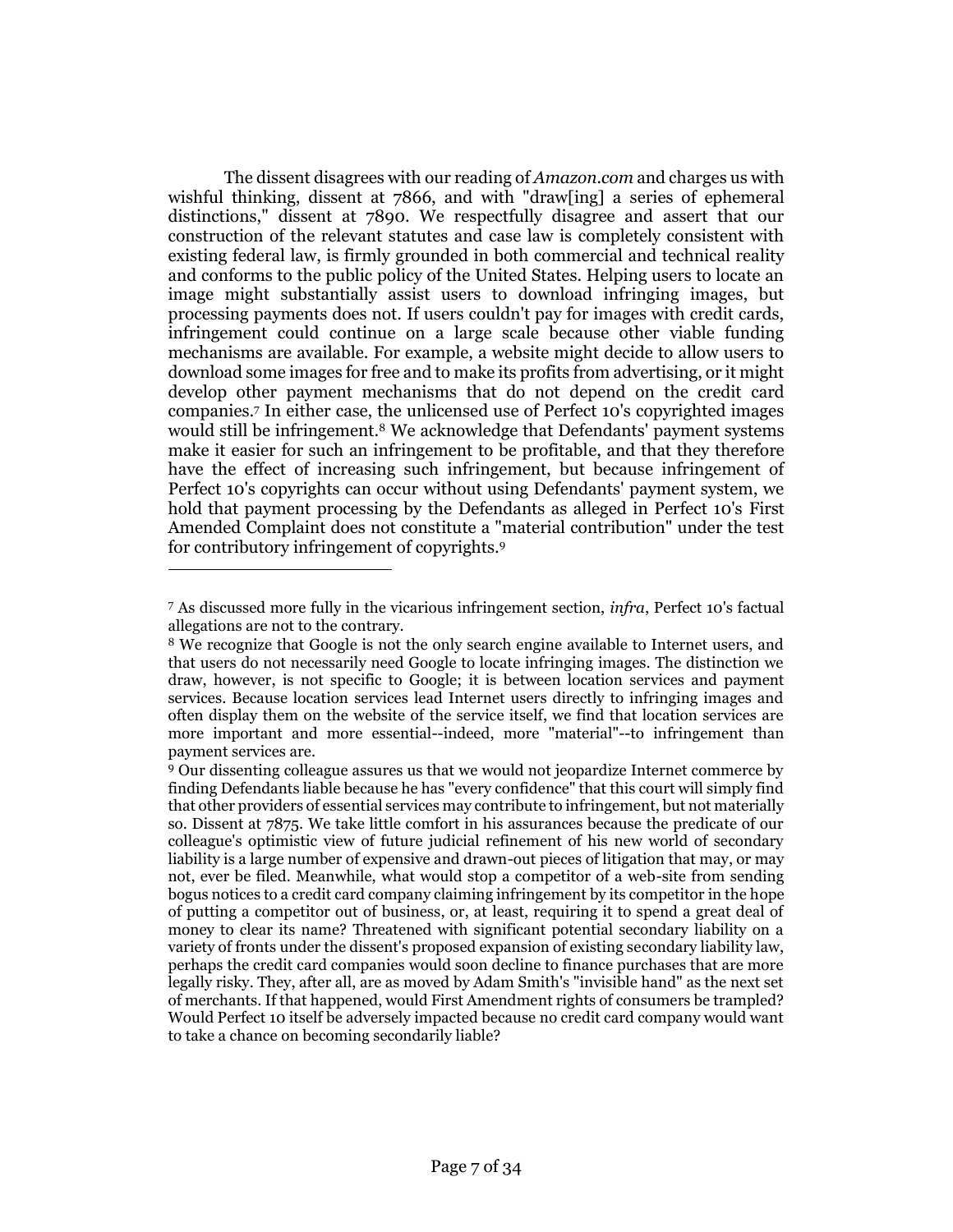Our holding is also fully consistent with and supported by this court's previous holdings in *Fonovisa* and *Napster*. While there are some limited similarities between the factual scenarios in *Fonovisa* and *Napster* and the facts in this case, the differences in those scenarios are substantial, and, in our view, dispositive. In *Fonovisa*, we held a flea market proprietor liable as a contributory infringer when it provided the facilities for and benefitted from the sale of pirated works. 76 F.3d 259. The court found that the primary infringers and the swap meet were engaged in a mutual enterprise of infringement and observed that "it would be difficult for the infringing activity to take place in the massive quantities alleged without the support services provided by the swap meet. These services include, among other things, the provision of space, utilities, parking, advertising, plumbing, and customers." 76 F.3d at 264. But the swap meet owner did more to encourage the enterprise. In 1991, the Fresno County Sheriff raided the swap meet and seized 38,000 counterfeit recordings. *Id*. at 261. The Sheriff sent a letter to the swap meet operator the following year notifying it that counterfeit sales continued and reminding it that it had agreed to provide the Sheriff with identifying information from each vendor, but had failed to do so. *Id*. The *Fonovisa* court found liability because the swap meet operator knowingly provided the "site and facilities" for the infringing activity. *Id*. at 264.

In *Napster*, this court found the designer and distributor of a software program liable for contributory infringement. 239 F.3d 1004. Napster was a filesharing program which, while capable of non-infringing use, was expressly engineered to enable the easy exchange of pirated music and was widely so used. *See Napster*, 239 F.3d at 1020 n.5 (quoting document authored by Napster cofounder which mentioned "the need to remain ignorant of users' real names and IP addresses 'since they are exchanging pirated music' "). Citing the *Fonovisa* standard, the *Napster* court found that Napster materially contributes to the users' direct infringement by knowingly providing the "site and facilities" for that infringement. 239 F.3d at 1022.

Seeking to draw an analogy to *Fonovisa* and, by extension, *Napster*, Perfect 10 pleads that Defendants materially contribute to the infringement by offering services that allow it to happen on a larger scale than would otherwise be possible. Specifically, because the swap meet in *Fonovisa* created a commercial

We similarly take little comfort in the dissent's resurrection of the "dance-hallowner/absentee-landlord" cases as a source of any principled distinction in this area. Dissent at 7874-75. Those tests were developed for a brick-and-mortar world, and, as the *Napster* and *Grokster* courts implicitly recognized by paying little attention to them, they do not lend themselves well to application in an electronic commerce context. In deciding this case, we are well-advised to follow the lead of the Supreme Court's and our own court's cases confronting online commerce issues.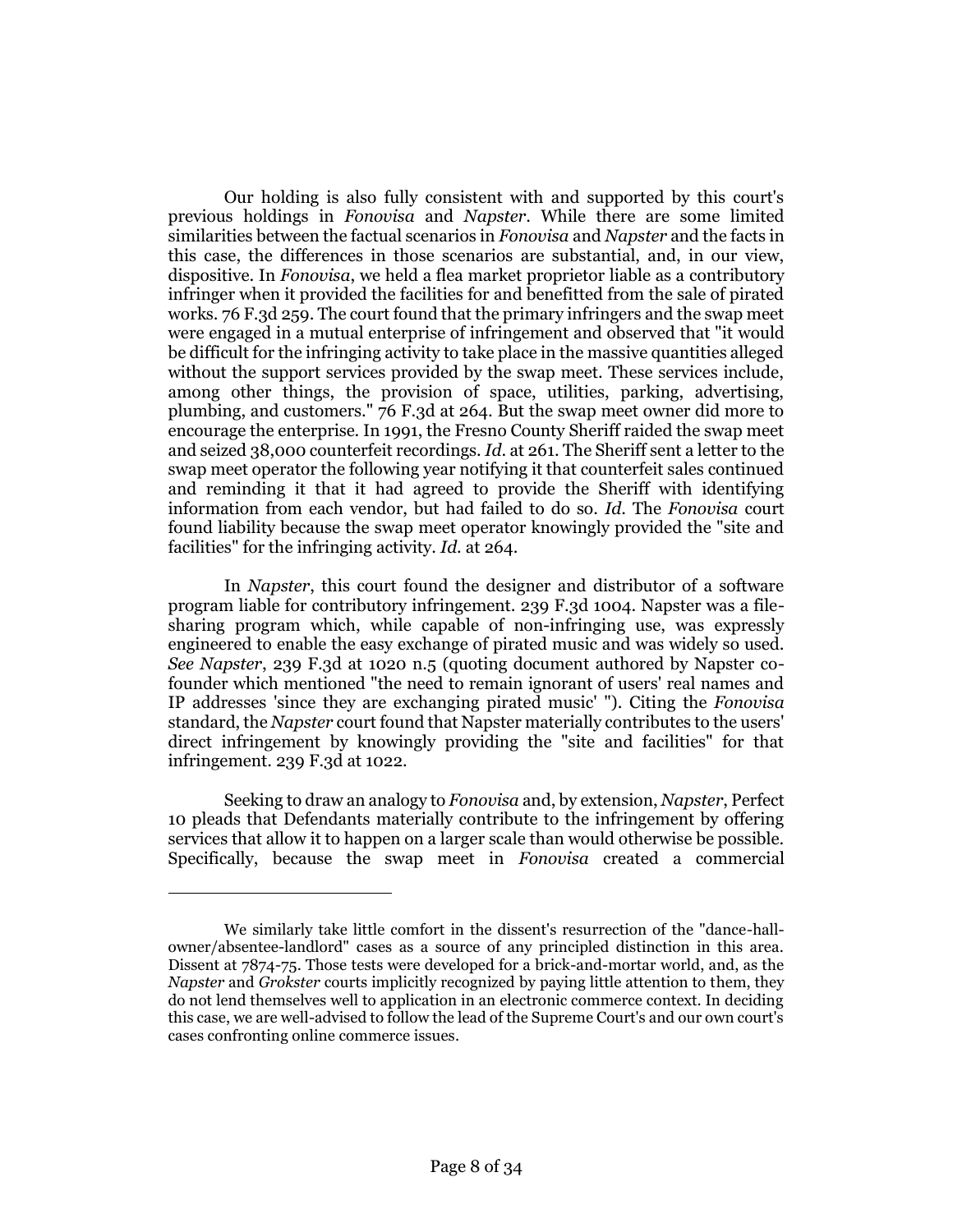environment which allowed the frequency of that infringement to increase, and the Napster program increased the frequency of infringement by making it easy, Perfect 10 argues that the Defendants have made available a payment system that allows third-party infringement to be profitable, and, consequently, more widespread than it otherwise might be. This analogy fails.

The swap meet operator in *Fonovisa* and the administrators of the Napster and Grokster programs increased the level of infringement by providing a centralized place, whether physical or virtual, where infringing works could be collected, sorted, found, and bought, sold, or exchanged.<sup>10</sup> The provision of parking lots, plumbing and other accoutrements in *Fonovisa* was significant only because this was part of providing the environment and market for counterfeit recording sales to thrive.

Defendants, in contrast, do no such thing. While Perfect 10 has alleged that it is easy to locate images that infringe its copyrights, the Defendants' payment systems do not cause this. Perfect 10's images are easy to locate because of the very nature of the Internet--the website format, software allowing for the easy alteration of images, high-speed connections allowing for the rapid transfer of highresolution image files, and perhaps most importantly, powerful search engines that can aggregate and display those images in a useful and efficient manner, without charge, and with astounding speed. Defendants play no role in any of these functions.

Perfect 10 asserts otherwise by arguing for an extremely broad conception of the term "site and facilities" that bears no relationship to the holdings in the actual "cases and controversies" decided in *Fonovisa* and *Napster*. Taken literally, Perfect 10's theory appears to include any tangible or intangible component related to any transaction in which infringing material is bought and sold. But *Fonovisa* and *Napster* do not require or lend themselves to such a construction. The actual display, location, and distribution of infringing images in this case occurs on websites that organize, display, and transmit information over the wires and wireless instruments that make up the Internet. The *websites* are the "site" of the infringement, not Defendants' payment networks. Defendants do not create, operate, advertise, or otherwise promote these websites. They do not operate the servers on which they reside. Unlike the *Napster* (and *Grokster*) defendants, they do not provide users the tools to locate infringing material, nor does any infringing

<sup>10</sup> In fact, as virtually every interested college student knew--and as the program's creator expressly admitted--the *sole purpose* of the Napster program was to provide a forum for easy copyright infringement. *See Napster*, 239 F.3d at 1020 n.5. Perfect 10 does not contend that Defendants' payment systems were engineered for infringement in this way, and we decline to radically expand *Napster*'s cursory treatment of "material contribution" to cover a credit card payment system that was not so designed.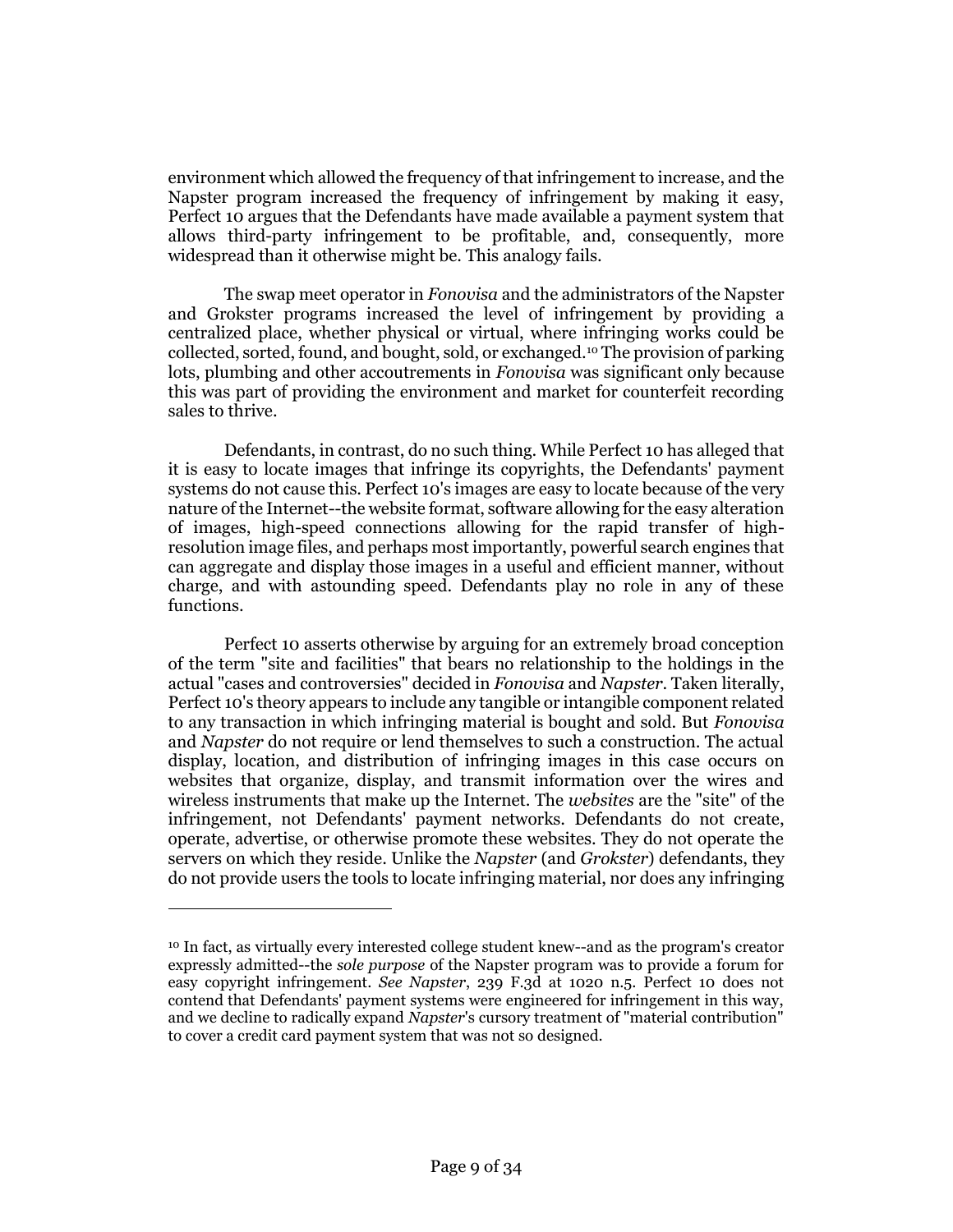material ever reside on or pass through any network or computer Defendants operate.<sup>11</sup> Defendants merely provide a method of payment, not a "site" or "facility" of infringement. Any conception of "site and facilities" that encompasses Defendants would also include a number of peripherally-involved third parties, such as computer display companies, storage device companies, and software companies that make the software necessary to alter and view the pictures and even utility companies that provide electricity to the Internet.

Perfect 10 seeks to side-step this reality by alleging that Defendants are still contributory infringers because they could refuse to process payments to the infringing websites and thereby undermine their commercial viability.<sup>12</sup> Even though we must take this factual allegation as true, that Defendants have the power to undermine the commercial viability of infringement does not demonstrate that the Defendants materially contribute to that infringement. As previously noted, the direct infringement here is the reproduction, alteration, display and distribution of Perfect 10's images over the Internet. Perfect 10 has not alleged that any infringing material passes over Defendants' payment networks or through their payment processing systems, or that Defendants designed or promoted their payment systems as a means to infringe. While Perfect 10 has alleged that Defendants make it easier for websites to profit from this infringing activity, the infringement stems from the failure to obtain a license to distribute, not the processing of payments.

## **2. Inducement**

 $\overline{a}$ 

In *Grokster*, the Supreme Court applied the patent law concept of "inducement" to a claim of contributory infringement against a file-sharing program. 545 U.S. 913, 125 S. Ct. 2764, 162 L. Ed. 2d 781. The court found that "one who distributes a device with the object of promoting its use to infringe copyright, as shown by clear expression or other affirmative steps taken to foster infringement, is liable for the resulting acts of infringement by third parties." *Id.* at 936-37. Perfect 10 claims that *Grokster* is analogous because Defendants induce customers to use their cards to purchase goods and services, and are therefore guilty of specifically inducing infringement if the cards are used to purchase images

<sup>11</sup> Moreover, if the processing of payment for an infringing transaction were as central to the infringement as the dissent believes it to be--*see, e.g.*, dissent at 7867 (payment processing is "an essential step in the infringement process"), dissent at 7873 ("Defendants are directly involved in every infringing transaction where payment is made by credit card")--it is difficult to see why Defendants would be not be *direct* infringers of the distribution right. Not even Perfect 10 has gone so far as to allege that theory here--Perfect 10 would undoubtedly be quite surprised to learn, after years of litigation attempting to expand the scope of secondary liability, that Defendants are *direct* infringers after all.

 $12$  This allegation is considered below under vicarious infringement, but we also address it here in terms of contributory infringement.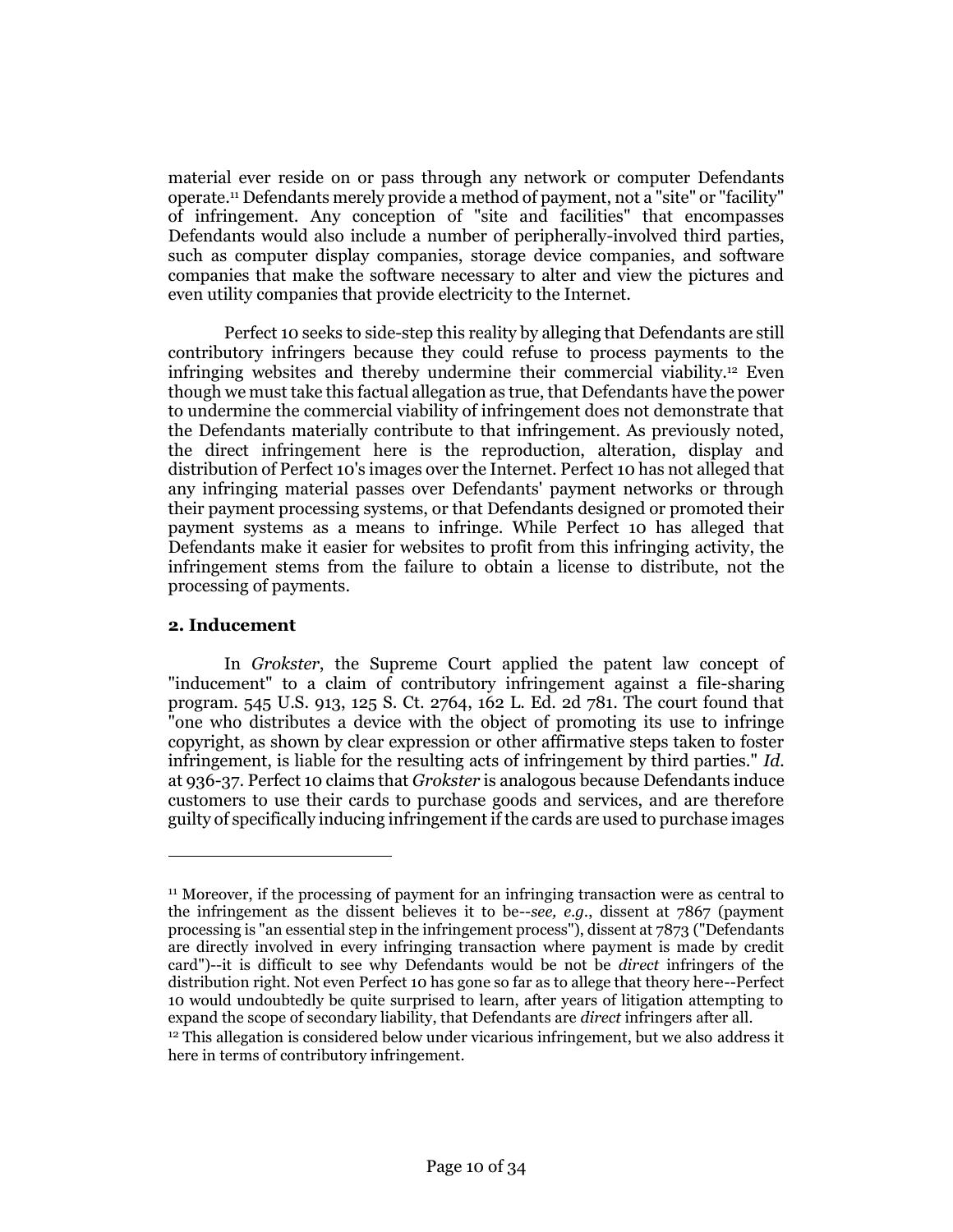from sites that have content stolen from Perfect 10. This is mistaken. Because Perfect 10 alleges no "affirmative steps taken to foster infringement" and no facts suggesting that Defendants promoted their payment system as a means to infringe, its claim is premised on a fundamental misreading of *Grokster* that would render the concept of "inducement" virtually meaningless.

The *Grokster* court announced that the standard for inducement liability is providing a service "with the object of promoting its use to infringe copyright." *Id*. "[M]ere knowledge of infringing potential or actual infringing uses would not be enough here to subject [a defendant] to liability." *Id*. at 937. Instead, inducement "premises liability on purposeful, culpable expression and conduct, and thus does nothing to compromise legitimate commerce or discourage innovation having a lawful promise." *Id*. Moreover, to establish inducement liability, it is crucial to establish that the distributors "communicated an inducing message to their . . . users," the classic example of which is an "advertisement or solicitation that broadcasts a message designed to stimulate others to commit violations." *Id*. The *Grokster* court summarized the "inducement" rule as follows:

In sum, where an article is good for nothing else but infringement, there is no legitimate public interest in its unlicensed availability, and there is no injustice in presuming or imputing an intent to infringe. Conversely, the doctrine absolves the equivocal conduct of selling an item with substantial lawful as well as unlawful uses, and limits liability to instances of more acute fault than the mere understanding that some of one's products will be misused. It leaves breathing room for innovation and a vigorous commerce. 545 U.S. at 932-33 (internal citations and quotation marks omitted).

Perfect 10 has not alleged that any of these standards are met or that any of these considerations are present here. Defendants do, of course, market their credit cards as a means to pay for goods and services, online and elsewhere. But it does not follow that Defendants affirmatively promote each product that their cards are used to purchase. The software systems in *Napster* and *Grokster* were engineered, disseminated, and promoted explicitly for the purpose of facilitating piracy of copyrighted music and reducing legitimate sales of such music to that extent. Most Napster and Grokster users understood this and primarily used those systems to purloin copyrighted music. Further, the Grokster operators explicitly targeted then-current users of the Napster program by sending them ads for its OpenNap program. *Id.* at 925-26. In contrast, Perfect 10 does not allege that Defendants created or promote their payment systems as a means to break laws. Perfect 10 simply alleges that Defendants generally promote their cards and payment systems but points to no "clear expression" or "affirmative acts" with any specific intent to foster infringement.

The *Amazon.com* court recognized this distinction and applied it in a matter fully consistent with our analysis in this case. While the *Amazon.com* court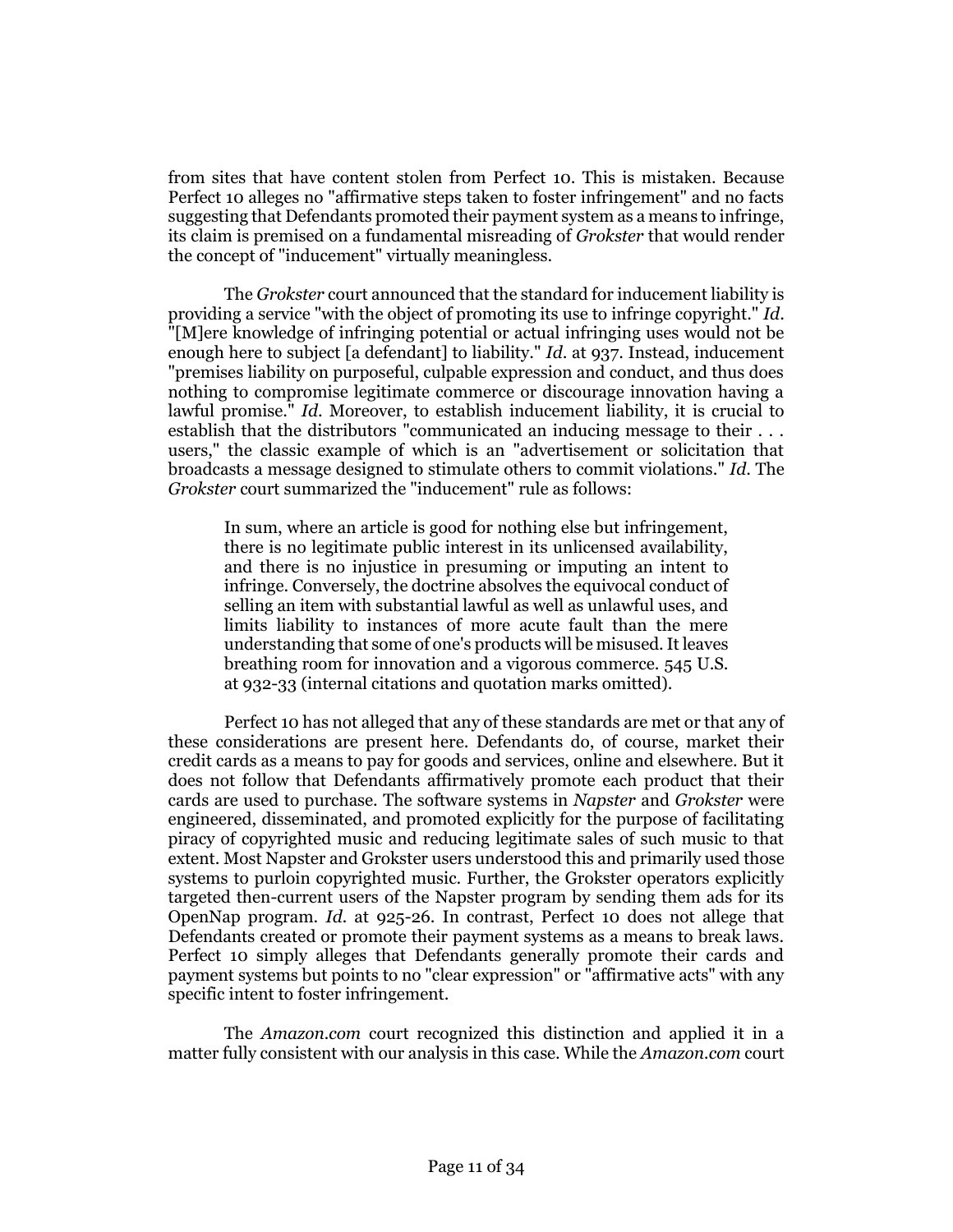did not bifurcate its analysis of contributory liability into "material contribution" liability and "inducement" liability, it did recognize that contributory liability "may be predicated on actively encouraging (or inducing) infringement through specific acts." *Amazon.com*, 2007 U.S. App. LEXIS 11420, 2007 WL 1428632, at \*16 (quoting *Grokster*, 545 U.S. at 942 (Ginsburg, J., concurring)). It also found that Google could be held contributorily liable if it has "actual knowledge that specific infringing material is available using its system, and can take simple measures to prevent further damage," but does not. 2007 U.S. App. LEXIS 11420, [WL] at \*18 (internal citations and quotation marks omitted). While this test is read more naturally as a test for "material contribution" than as a test for "inducement," under an "inducement" analysis Defendants are not within its scope. As discussed above, Perfect 10 has not alleged any "specific acts" intended to encourage or induce infringement. And moreover, Defendants are distinguishable under the *Amazon.com* test because, unlike Google, infringing material is not "available using [their] system" of payment processing. *Id*. That system does not "facilitate access to websites," *id*.; infringers do not use it to copy, alter, distribute or display infringing material; and consumers do not use it to locate, view or download the infringing images. Rather, all parties involved simply use Defendants' system to process payments for that infringing material.

Finally, we must take as true the allegations that Defendants lend their names and logos to the offending websites and continue to allow their cards to be used to purchase infringing images despite actual knowledge of the infringement- -and perhaps even bending their association rules to do so. But we do not and need not, on this factual basis, take as true that Defendants "induce" consumers to buy pirated content with their cards. "Inducement" is a legal determination, and dismissal may not be avoided by characterizing a legal determination as a factual one. We must determine whether the facts as pled constitute a "clear expression" of a specific intent to foster infringement, and, for the reasons above noted, we hold that they do not.

## **2. Vicarious Copyright Infringement**

 $\overline{a}$ 

Vicarious infringement is a concept related to, but distinct from, contributory infringement. Whereas contributory infringement is based on tortlaw principles of enterprise liability and imputed intent, vicarious infringement's roots lie in the agency principles of *respondeat superior*. *See Fonovisa*, 76 F.3d at 261-62. To state a claim for vicarious copyright infringement, a plaintiff must allege that the defendant has  $(1)$  the right and ability to supervise<sup>13</sup> the infringing conduct and (2) a direct financial interest in the infringing activity. *Ellison*, 357

<sup>&</sup>lt;sup>13</sup> *Fonovisa* essentially viewed "supervision" in this context in terms of the swap meet operator's ability to control the activities of the vendors, 76 F.3d at 262, and *Napster* essentially viewed it in terms of Napster's ability to police activities of its users, 239 F.3d at 1023.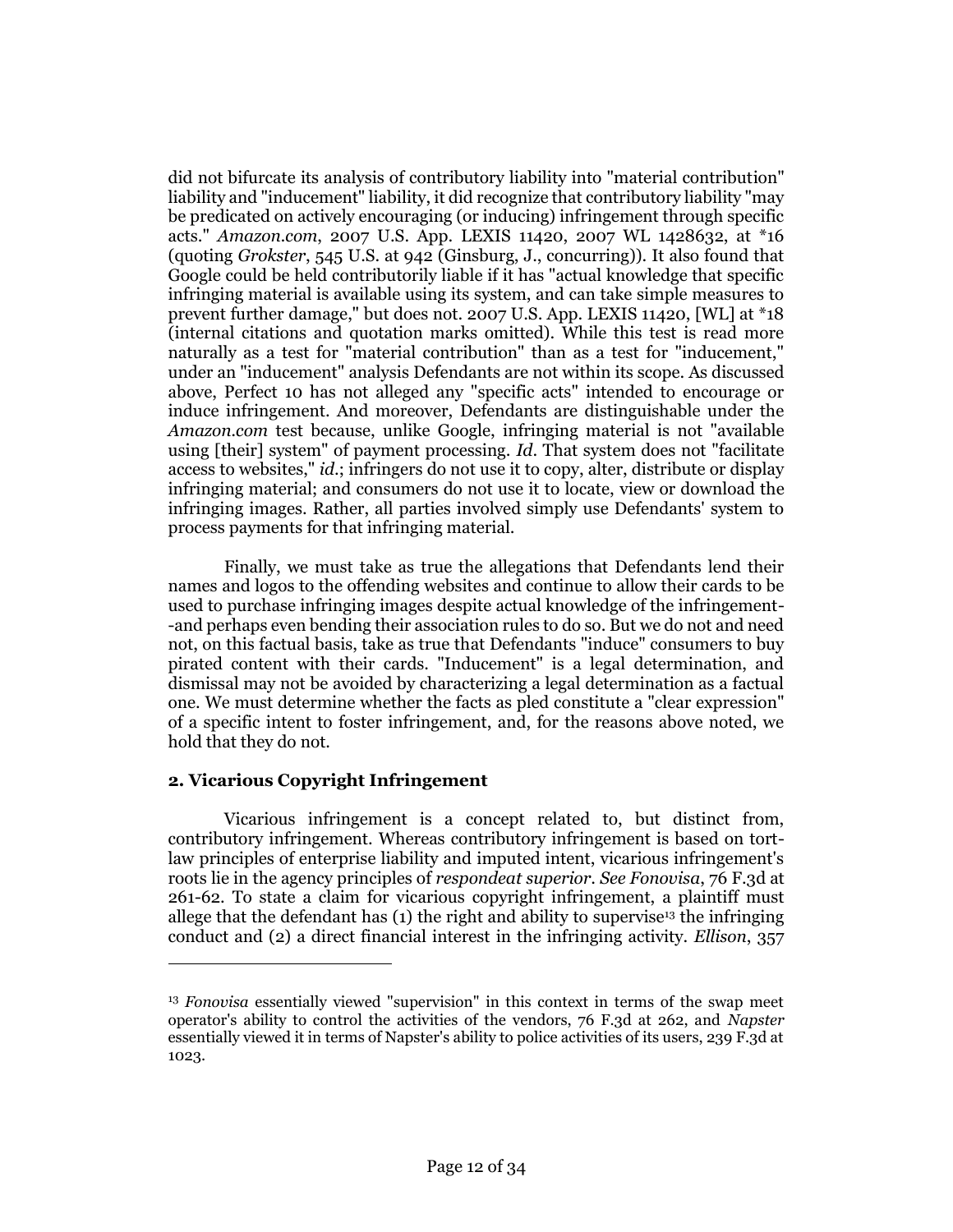F.3d at 1078; *Napster*, 239 F.3d at 1022 (citations omitted). The Supreme Court has recently offered (in dictum) an alternate formulation of the test: "One . . . infringes vicariously by profiting from direct infringement while declining to exercise a right to stop or limit it." *Grokster*, 545 U.S. at 930 (internal citations omitted). Perfect 10 alleges that Defendants have the right and ability to control the content of the infringing websites by refusing to process credit card payments to the websites, enforcing their own rules and regulations, or both. We hold that Defendants' conduct alleged in Perfect 10's first amended complaint fails to state a claim for vicarious copyright infringement.

# **a. Right and Ability to Supervise the Infringing Activity**

In order to join a Defendant's payment network, merchants and member banks must agree to follow that Defendant's rules and regulations. These rules, among other things, prohibit member banks from providing services to merchants engaging in certain illegal activities and require the members and member banks to investigate merchants suspected of engaging in such illegal activity and to terminate their participation in the payment network if certain illegal activity is found. Perfect 10 has alleged that certain websites are infringing Perfect 10's copyrights and that Perfect 10 sent notices of this alleged infringement to Defendants. Accordingly, Perfect 10 has adequately pled that (1) infringement of Perfect 10's copyrights was occurring, (2) Defendants were aware of the infringement, and (3) on this basis, Defendants could have stopped processing credit card payments to the infringing websites. These allegations are not, however, sufficient to establish vicarious liability because even with all reasonable inferences drawn in Perfect 10's favor, Perfect 10's allegations of fact cannot support a finding that Defendants have the right and ability to control the infringing activity.

In reasoning closely analogous to the present case, the *Amazon.com* court held that Google was not vicariously liable for third-party infringement that its search engine facilitates. In so holding, the court found that Google's ability to control its own index, search results, and webpages does not give Google the right to control the infringing acts of third parties even though that ability would allow Google to affect those infringing acts to some degree. *Amazon.com*, 2007 U.S. App. LEXIS 11420, 2007 WL 1428632, at \*20-21. Moreover, and even more importantly, the *Amazon.com* court rejected a vicarious liability claim based on Google's policies with sponsored advertisers, which state that it reserves "the right to monitor and terminate partnerships with entities that violate others' copyright[s]." 2007 U.S. App. LEXIS 11420, [WL] at \*20 (alteration in original). The court found that

Google's right to terminate an AdSense partnership does not give Google the right to stop direct infringement by third-party websites. An infringing third-party website can continue to reproduce,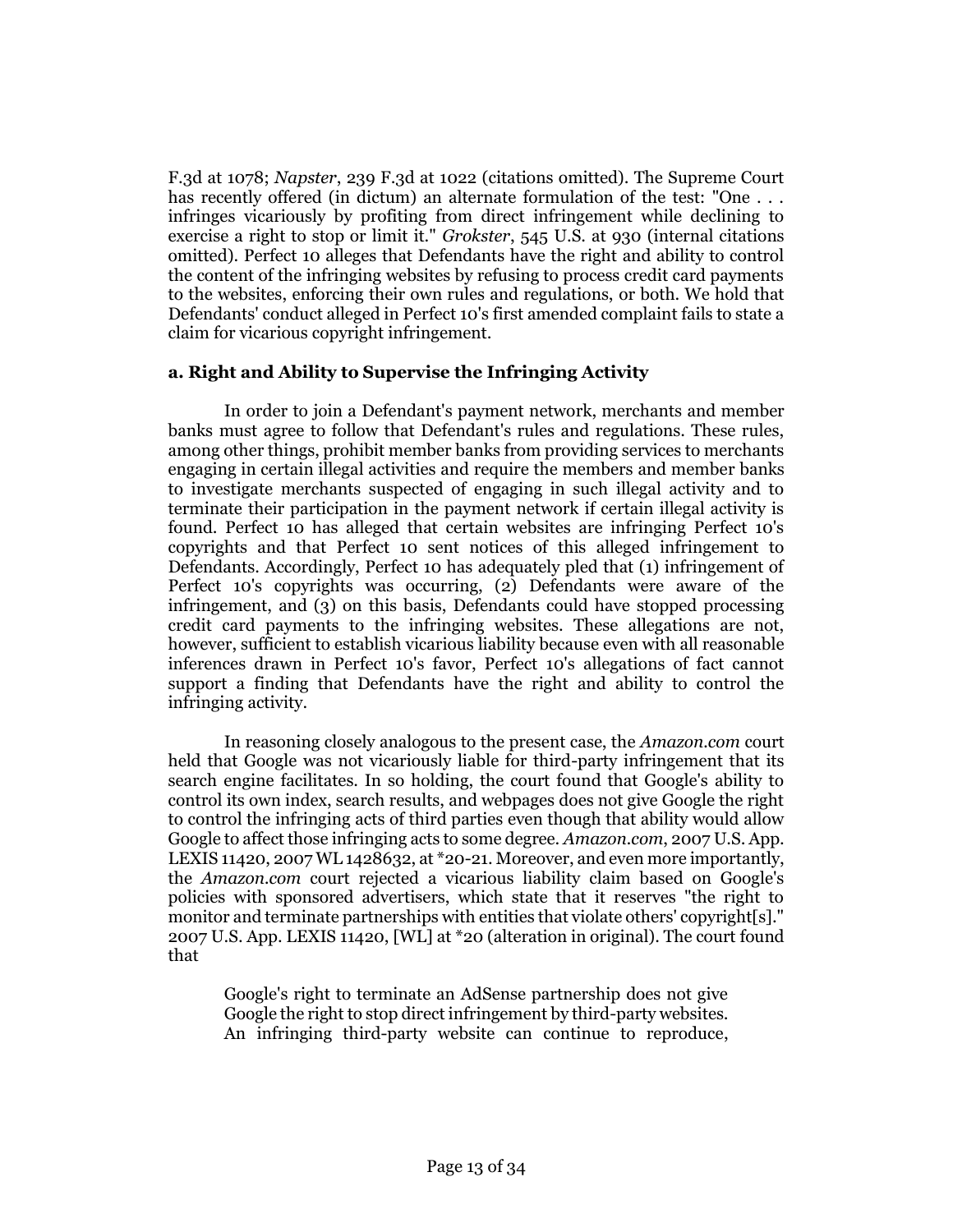display, and distribute its infringing copies of Perfect 10 images after its participation in the AdSense program has ended.

*Id*. This reasoning is equally applicable to the Defendants in this case. Just like Google, Defendants could likely take certain steps that may have the indirect effect of reducing infringing activity on the Internet at large. However, neither Google nor Defendants has any ability to directly control that activity, and the mere ability to withdraw a financial "carrot" does not create the "stick" of "right and ability to control" that vicarious infringement requires. A finding of vicarious liability here, under the theories advocated by the dissent, would also require a finding that Google is vicariously liable for infringement--a conflict we need not create, and radical step we do not take.

Perfect 10 argues that this court's decision in *Napster* compels a contrary result. The *Napster* court found a likelihood of vicarious liability because Napster "had the right and ability to police its system and failed to exercise that right to prevent the exchange of copyrighted material." 239 F.3d at 1023. The Napster program created a forum for the exchange of digital music files and the program administrators had the ability to block certain users from accessing that forum to upload or download such files. As pled by Perfect 10, Defendants also provide a system that allows the business of infringement for profit to operate on a larger scale than it otherwise might, and Defendants have the ability to deny users access to that payment system.

This argument fails. The Napster program's involvement with--and hence its "policing" power over--the infringement was much more intimate and directly intertwined with it than Defendants' payment systems are. Napster provided users with the tools to enable the easy reproduction and distribution of the actual infringing content and to readily search out and identify infringing material. Defendants' payment systems do not. Napster also had the right and ability to block user access to its program and thereby deprive particular users of access to their forum and use of their location and distribution tools. Defendants can block access to their payment system, but they cannot themselves block access to the Internet, to any particular websites, or to search engines enabling the location of such websites. Defendants are involved with the payment resulting from violations of the distribution right, but have no direct role in the actual reproduction, alteration, or distribution of the infringing images.<sup>14</sup> They cannot take away the tools the offending websites use to reproduce, alter, and distribute the infringing

<sup>14</sup> The same analysis of Defendants' role in any violation of the distribution right under 17 U.S.C. § 106(3), discussed in note 11, *supra*, is equally applicable here. While the Napster program allowed its operators to block users from violation of the distribution right, Defendants' "policing" power is limited to refusing to process payments resulting from such violations and does not extend to directly stopping the violations themselves.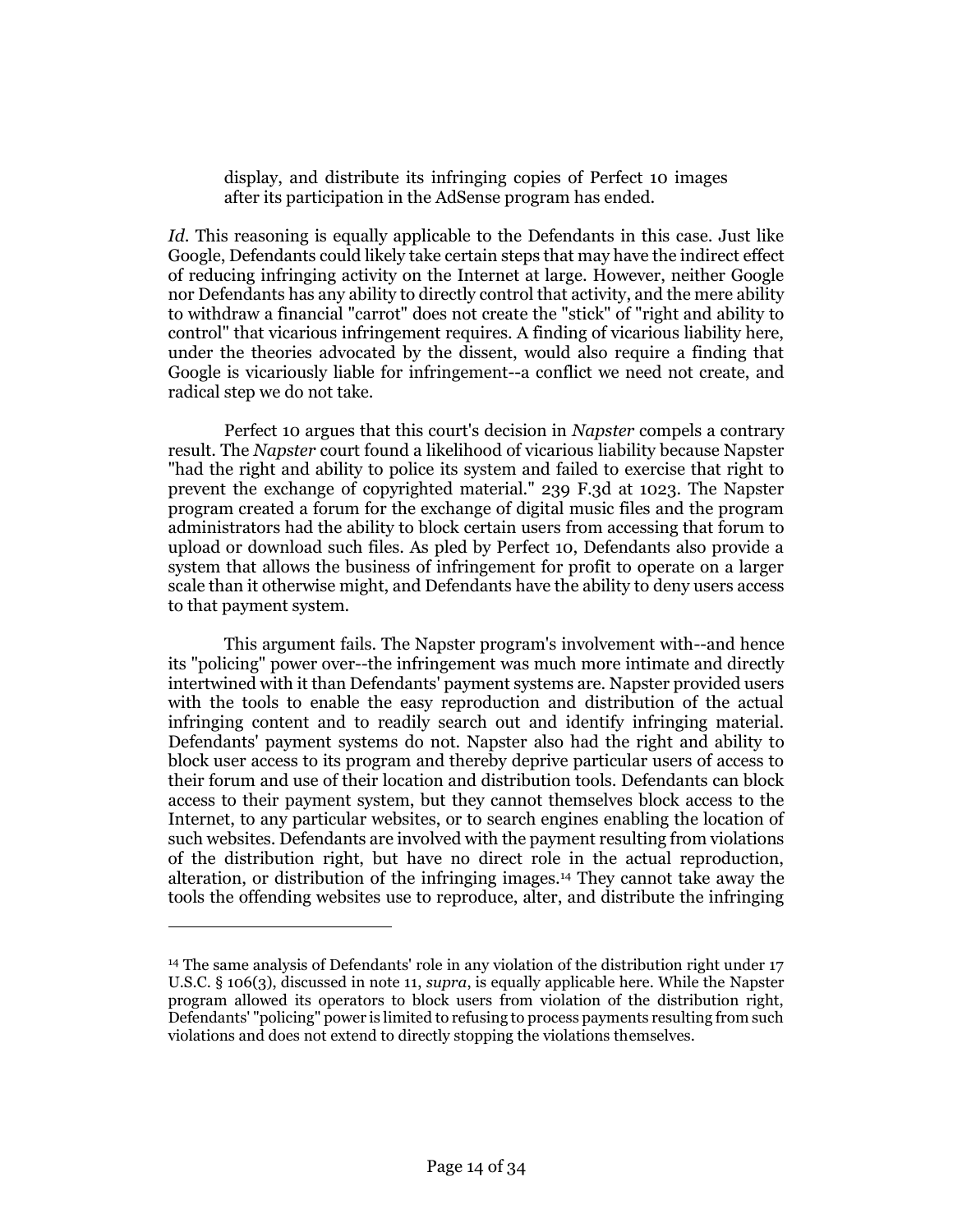images over the Internet. They can only take away the means the websites currently use to sell them.<sup>15</sup>

Perfect 10 offers two counter-arguments. Perfect 10 first claims that Defendants' rules and regulations permit them to require member merchants to cease illegal activity--presumably including copyright infringement--as a condition to their continuing right to receive credit card payments from the relevant Defendant entities. Perfect 10 argues that these contractual terms effectively give Defendants contractual control over the *content* of their merchants' websites, and that contractual control over content is sufficient to establish the "right and ability" to control that content for purposes of vicarious liability. In the sense that economic considerations can influence behavior, these contractual rules and regulations do give Defendants some measure of control over the offending websites since it is reasonable to believe that fear of losing access to credit card payment processing services would be a sufficient incentive for at least some website operators to comply with a content-based suggestion from Defendants. But the ability to exert financial pressure does not give Defendants the right or ability to control the actual infringing activity at issue in this case. Defendants have no absolute right<sup>16</sup> to stop that activity--they cannot stop websites from reproducing, altering, or distributing infringing images. Rather, the credit card companies are analogous to Google, which we held was not liable for vicarious copyright infringement even though search engines could effectively cause a website to disappear by removing it from their search results, and reserve the right to do so. Like Google, the credit card companies "cannot stop any of the third-party websites from reproducing, displaying, and distributing unauthorized copies of Perfect 10's images because that infringing conduct takes place on the third-party websites." *Amazon.com*, 2007 U.S. App. LEXIS 11420, 2007 WL 1428632, at \*20.

<sup>15</sup> The conclusion that the Defendants operate outside the scope of the *Napster* rule is further bolstered by consideration--though as persuasive authority only--of this court's opinion in *Metro-Goldwyn-Mayer Studios, Inc. v. Grokster Ltd.*, 380 F.3d 1154 (9th Cir. 2004), which the Supreme Court vacated on other grounds, 545 U.S. 913, 125 S. Ct. 2764, 162 L. Ed. 2d 781 (2005). In *Grokster*, we found the defendants not vicariously liable in part because they could not block individual users or remove copyrighted material from the network. *Id*. at 1165. Similarly, because none of the infringing images resides on or passes through present Defendants' own systems or any systems over which Defendants exercise direct control, Defendants have no ability to actually remove infringing material from the Internet or directly block its distribution. This distinguishes credit card companies from Napster, which could block access to the tools needed for the easy reproduction and distribution of the actual infringing content.

<sup>&</sup>lt;sup>16</sup> We do not, as the dissent suggests, hold that an absolute right to stop the infringement is a prerequisite for vicarious liability. Dissent at 7878-79. Rather, we consider the Defendants' inability to directly control the actual infringing activities of third-party websites--reproduction, alteration, display, and distribution over the Internet, not over Defendants' payment systems--as evidence that they, much like Google, lack the right and ability to control those activities.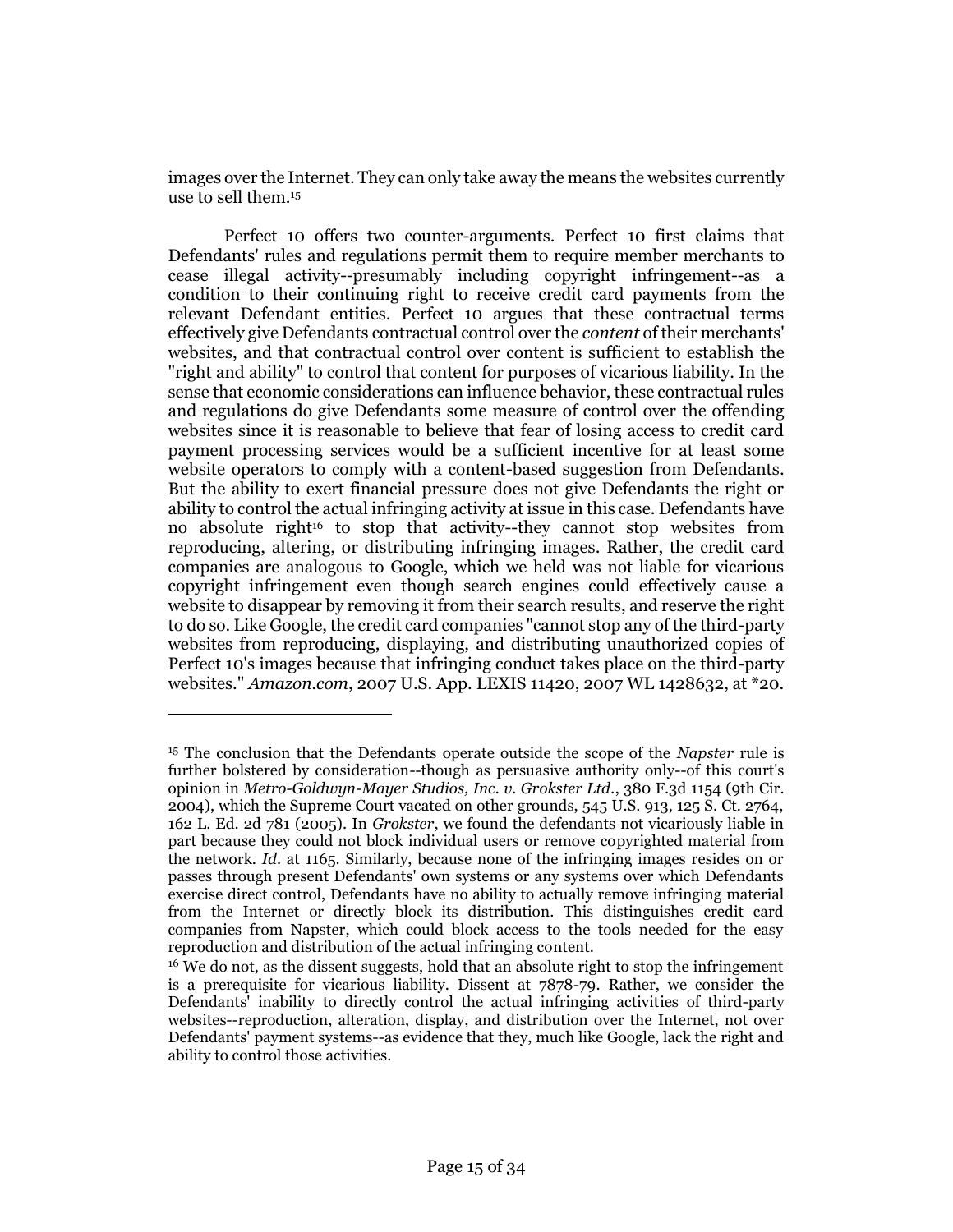Defendants can only refuse to process credit card payments to the offending merchant within their payment network, or they can threaten to do so if the merchant does not comply with a request to alter content. While either option would likely have some indirect effect on the infringing activity, as we discuss at greater length in our analysis of the *Grokster* "stop or limit" standard below, so might any number of actions by any number of actors. For vicarious liability to attach, however, the defendant must have the right and ability to *supervise* and *control* the infringement, not just affect it, and Defendants do not have this right or ability.

Perfect 10 relies heavily on the reasoning of *Fonovisa* and *Napster* to support this argument, but that reliance is misplaced. The swap meet operator in *Fonovisa* and the software operator in *Napster* both had the right to remove individual infringers from the very place the infringement was happening. Defendants, like the defendants in *Amazon.com*, have no such right. As already discussed, Defendants cannot take away the software the offending websites use to copy, alter, and distribute the infringing images, cannot remove those websites from the Internet, and cannot themselves block the distribution of those images over the Internet. Defendants can refuse to process credit card payments for those images, but while this refusal would reduce the number of those sales, that reduction is the result of indirect economic pressure rather than an affirmative exercise of contractual rights.<sup>17</sup>

Perfect 10 also argues that were infringing websites barred from accepting the Defendants' credit cards, it would be impossible for an online website selling adult images to compete and operate at a profit.<sup>18</sup> While we must take this

<sup>&</sup>lt;sup>17</sup> We do not hold, as the dissent suggests, that the ability to exert financial pressure is categorically insufficient to establish sufficient control for vicarious liability. We recognize that financial pressure is often very powerful, but it is precisely for this reason that we hesitate to expand the law of vicarious liability to encompass the sort of financial pressure Defendants may exert. The dissent believes that the gravamen of "right and ability to control" is the "practical ability" to limit infringement. Dissent at 7878-79. But if this were true, despite the dissent's protestations to the contrary, there are many providers of essential services who could limit infringement by refusing to offer those services. If "practical ability" is the test, it does not matter if software operators, network technicians, or even utility companies do not have a contractual right to affect the websites' content. It is an article of faith of the free market that, subject to certain limited exceptions, one can refuse to deal with anyone for any reason, and by refusing to deal with the offending websites, these providers could limit infringement.

<sup>&</sup>lt;sup>18</sup> Specifically, Perfect 10 defines "Stolen Content Websites" as "websites . . . that routinely offer *for sale* to the public stolen [images]," First Am. Compl. at 2, P 6 (emphasis added), and alleges that "Stolen Content Websites cannot exist without the knowledge and direct participation of the financial institutions that process the credit card transactions for such unlawful material," *id*. at 2, P 7. We do acknowledge that at this procedural stage, Perfect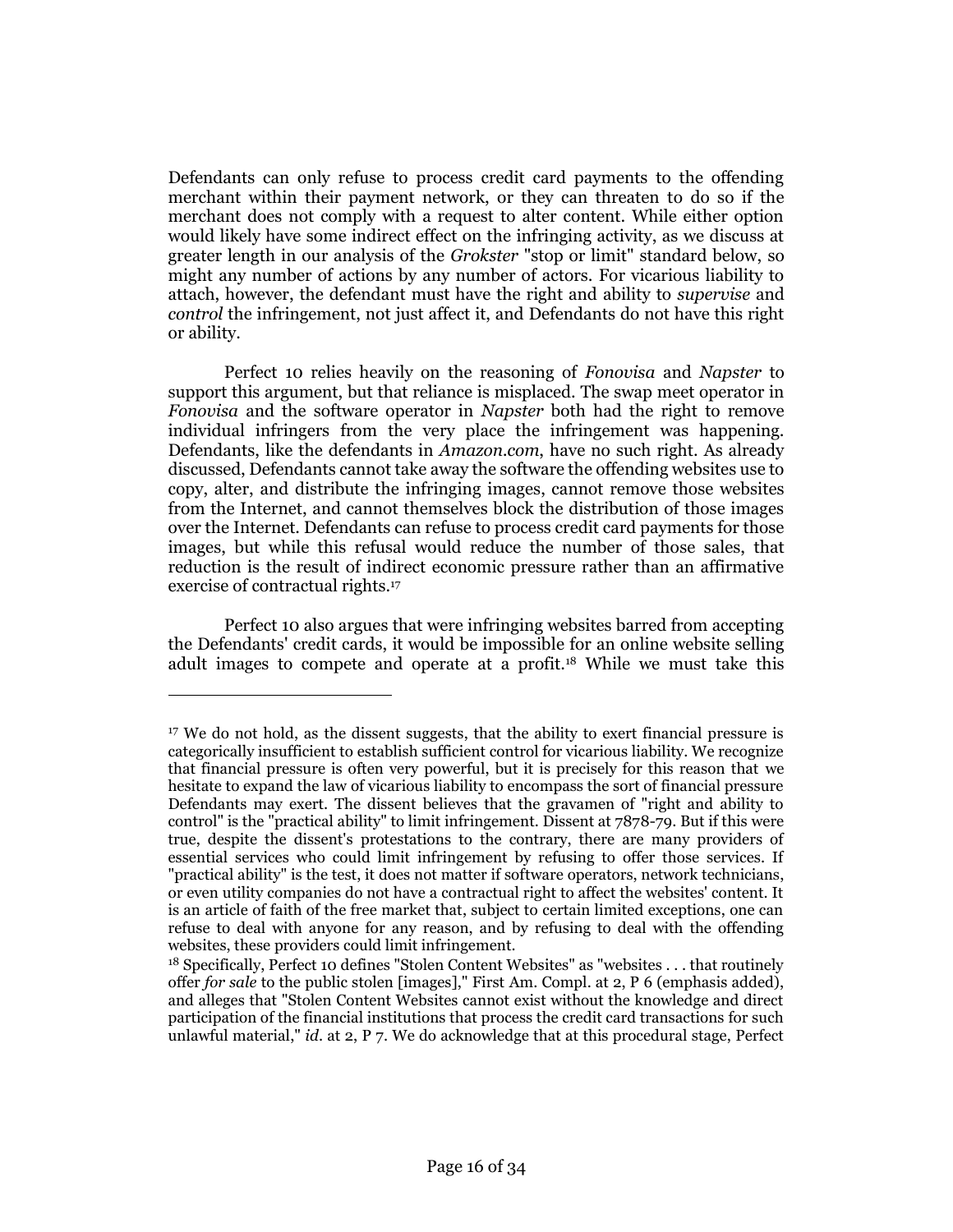allegation as true, it still fails to state a claim because it conflates the power to stop profiteering with the right and ability to control infringement. Perfect 10's allegations do not establish that Defendants have the authority to prevent theft or alteration of the copyrighted images, remove infringing material from these websites or prevent its distribution over the Internet. Rather, they merely state that this infringing activity could not be *profitable* without access to Defendants' credit card payment systems. The alleged infringement does not turn on the payment; it turns on the reproduction, alteration and distribution of the images, which Defendants do not do, and which occurs over networks Defendants do not control.

The Supreme Court's recent decision in *Grokster* does not undermine the validity of this distinction. As we held in *Amazon.com*, 2007 U.S. App. LEXIS 11420, 2007 WL 1428632, at \*19-20, *Grokster* does not stand for the proposition that just because the services provided by a company help an infringing enterprise generate revenue, that company is necessarily vicariously liable for that infringement. Numerous services are required for the third party infringers referred to by Perfect 10 to operate. In addition to the necessity of creating and maintaining a website, numerous hardware manufacturers must produce the computer on which the website physically sits; a software engineer must create the program that copies and alters the stolen images; technical support companies must fix any hardware and software problems; utility companies must provide the electricity that makes all these different related operations run, etc. All these services are essential to make the businesses described viable, they all profit to some degree from those businesses, and by withholding their services, they could impair--perhaps even destroy--the commercial viability of those business. But that does not mean, and *Grokster* by no means holds, that they are all potentially liable as vicarious infringers. Even though they have the "right" to refuse their services, and hence the literal power to "stop or limit" the infringement, they, like Defendants, do not exercise sufficient control over the actual infringing activity for vicarious liability to attach.

## **b. Obvious and Direct Financial Interest in the Infringing Activity**

Because Perfect 10 has failed to show that Defendants have the right and ability to control the alleged infringing conduct, it has not pled a viable claim of vicarious liability. Accordingly, we need not reach the issue of direct financial interest.

## **B. Secondary Liability for Trademark Infringement**

<sup>10</sup> is entitled to all reasonable inferences, but we understand this to be a factual allegation that the "Stolen Content Websites" could not continue to exist as websites offering images *for sale* online should defendants withdraw their services, not an allegation that the websites would completely vanish or that infringement by these sites in all its forms would necessarily cease.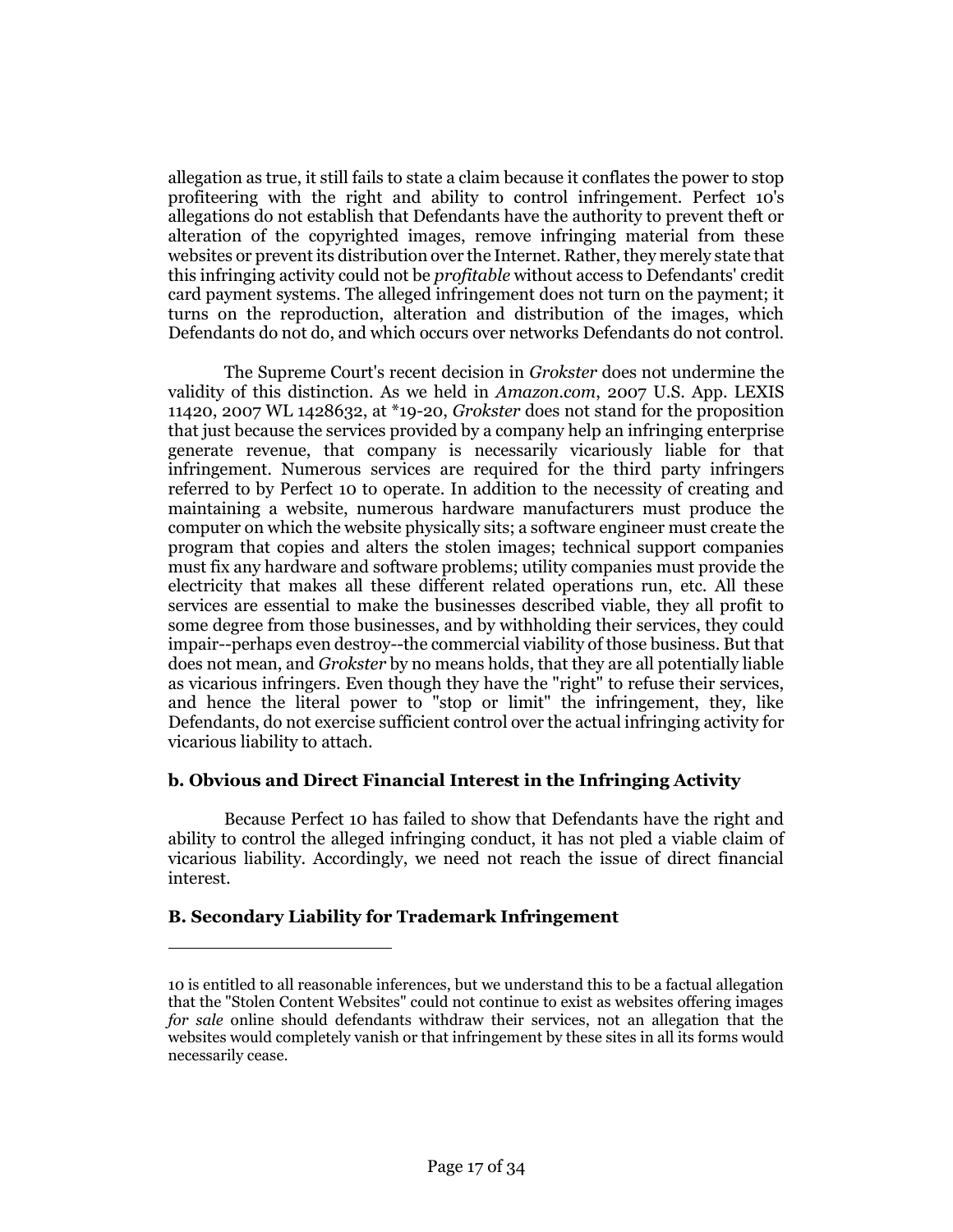[The court's discussion of the plaintiff's trademark law claims and California state law and common law claims is omitted.]

## **CONCLUSION**

We decline to create any of the radical new theories of liability advocated by Perfect 10 and the dissent and we affirm the district court's dismissal with prejudice of all causes of action in Perfect 10's complaint for failure to state a claim upon which relief can be granted.

## **AFFIRMED**.

## **Dissent**

 $\overline{a}$ 

KOZINSKI, Circuit Judge, dissenting for the most part:<sup>1</sup>

Federal law gives copyright owners the exclusive right to "distribute copies [of their works] . . . to the public by sale."  $17$  U.S.C. § 106(3). Plaintiff alleges that certain third parties it refers to as the "Stolen Content Websites" unlawfully copy its protected images and sell them to the public, using defendants' payment systems as financial intermediaries. According to plaintiff, the Stolen Content Websites "maintain no physical presence in the United States in order to evade criminal and civil liability for their illegal conduct." First Am. Compl. at 8 P 26. Plaintiff also claims that "Defendants do not enforce their own rules against [the] Stolen Content Websites because Defendants do not want to lose the substantial revenues and profits they receive from the websites." *Id.* at 10 P 35. Plaintiff has repeatedly notified defendants that they are abetting the sale of stolen merchandise by "knowingly providing crucial transactional support services for the sale of millions of stolen photos and film clips worth billions of dollars," *id.* at 1 P 5, but to no avail. Frustrated in its effort to protect the rights Congress has given it, plaintiff turns to the federal courts for redress. We should not slam the courthouse door in its face.

Accepting the truth of plaintiff's allegations, as we must on a motion to dismiss, the credit cards<sup>2</sup> are easily liable for indirect copyright infringement: They

<sup>1</sup> I join part C of the "California Statutory and Common Law Claims" section of the opinion, dealing with plaintiff's libel and prospective economic advantage claims.

<sup>2</sup> Throughout this dissent, I refer to defendants collectively as credit card companies or credit cards. In so doing, I am adopting the same simplifying assumptions as the majority. I am aware that Visa and MasterCard don't deal directly with merchants; rather, merchants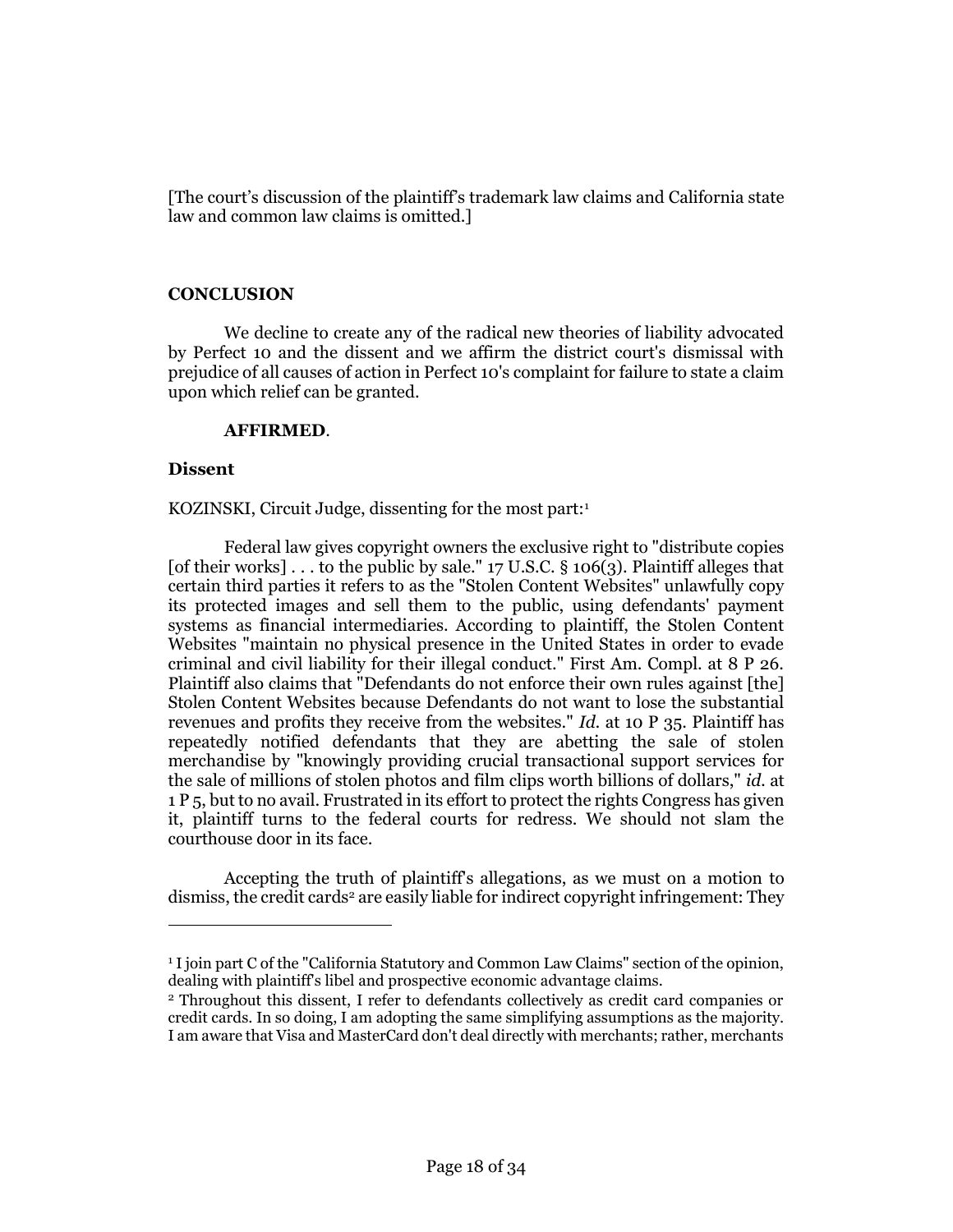knowingly provide a financial bridge between buyers and sellers of pirated works, enabling them to consummate infringing transactions, while making a profit on every sale. If such active participation in infringing conduct does not amount to indirect infringement, it's hard to imagine what would.<sup>3</sup> By straining to absolve defendants of liability, the majority leaves our law in disarray.

## **Contributory Infringement**

 $\overline{a}$ 

We have long held that a defendant is liable for contributory infringement if it "materially contributes to the infringing conduct." *A&M Records, Inc.* v. *Napster, Inc.*, 239 F.3d 1004, 1019 (9th Cir. 2001) (internal quotations omitted) (citing *Gershwin Publ'g Corp.* v. *Columbia Artists Mgmt., Inc.*, 443 F.2d 1159, 1162 (2d Cir. 1971)). Our recent opinion in *Perfect 10, Inc.* v. *Amazon.com, Inc.*, 2007 U.S. App. LEXIS 11420, slip op. at 5751 (9th Cir. 2007), canvasses the caselaw in this area and concludes that Google "could be held contributorily liable if it had knowledge that infringing Perfect 10 images were available using its search engine, could take simple measures to prevent further damage to Perfect 10's copyrighted works, and failed to take such steps." *Amazon*, 2007 U.S. App. LEXIS 11420, slip op. at 5793. Substitute "payment systems" for "search engine" in this sentence, and it describes defendants here: If a consumer wishes to buy an infringing image from one of the Stolen Content Websites, he can do so by using Visa or MasterCard, just as he can use Google to find the infringing images in the first place. My colleagues engage in wishful thinking when they claim that "Google's search engine itself assists in the distribution of infringing content to Internet users, while Defendants' payment systems do not" and that "[h]elping users to locate an image might

obtain credit card accounts from banks, which are in turn authorized by Visa or MasterCard to use their respective payment systems. Some of the other defendants are involved in clearing these transactions. For a description of how the system works, see *Emery* v. *Visa Int'l Serv. Ass'n*, 95 Cal. App. 4th 952, 956, 116 Cal. Rptr. 2d 25 (2002). It may well be that some of the defendants will be absolved of liability because they have no direct contact with merchants or consumers, but that is a matter to be sorted out after discovery.

<sup>3</sup> As the majority points out, maj. op. at 7842 n.6, 7846 n.11, plaintiff's allegations might also support a theory of direct infringement. *See* First Am. Compl. at 8 P 30 ("Defendants, jointly with the Stolen Content Websites, are engaged in . . . the willful and systematic infringement of the intellectual property rights of" plaintiff and others). Because plaintiff has not argued this theory on appeal, we have no occasion to address it. But the fact that defendants may also be committing direct infringement does not diminish their responsibility as indirect infringers for providing essential services to buyers and sellers of stolen merchandise. A defendant can be liable for both direct and indirect infringement based on the same conduct. *See, e.g.*, *Alcatel USA, Inc.* v. *DGI Technologies, Inc.*, 166 F.3d 772, 791 (5th Cir. 1999).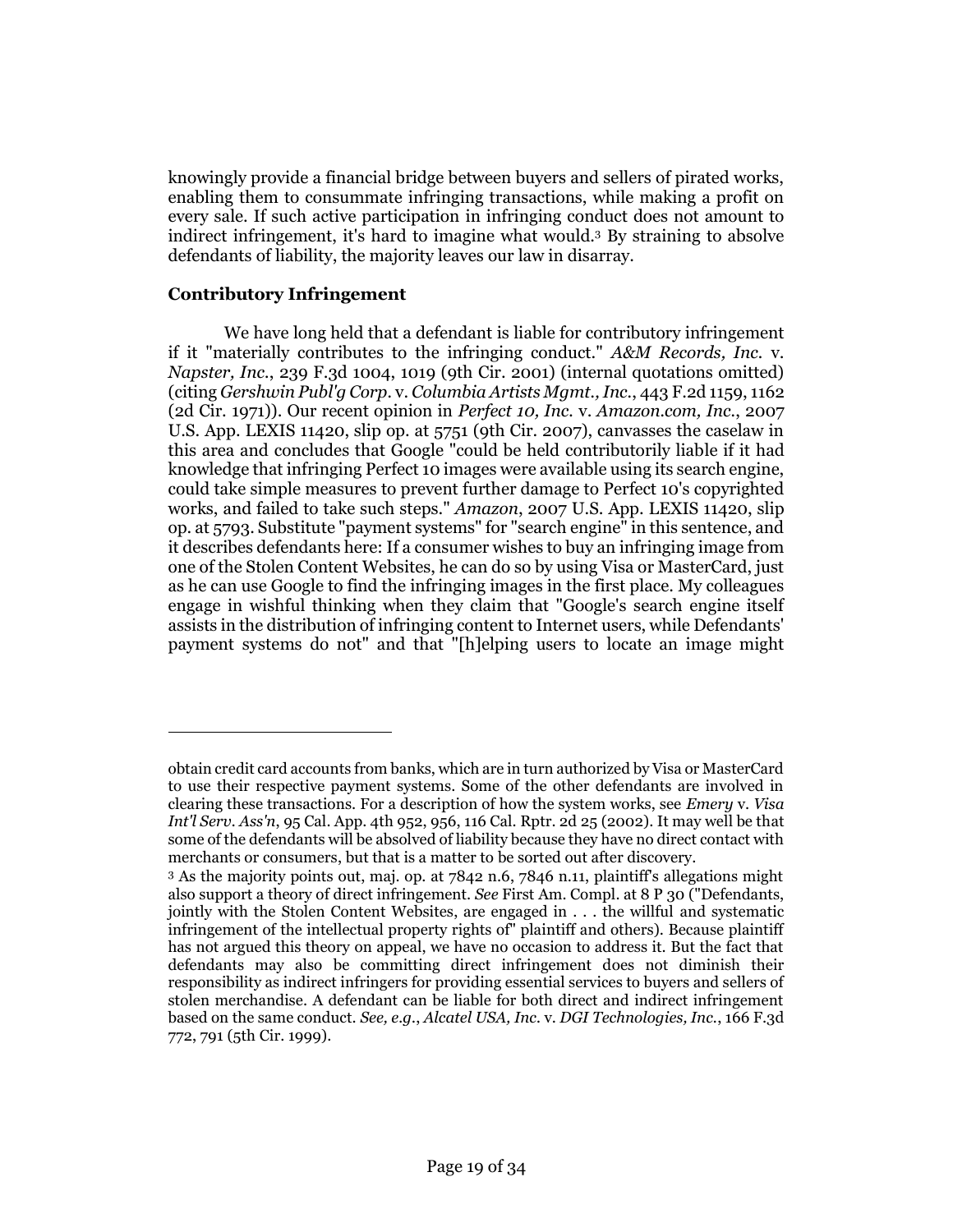substantially assist users to download infringing images, but processing payments does not." Maj. op. at 7841, 7842.<sup>4</sup>

The majority struggles to distinguish *Amazon* by positing an "additional step in the causal chain" between defendants' activities and the infringing conduct. *Id.* at 7842. According to the majority, "Google may materially contribute to infringement by making it fast and easy for third parties to locate and distribute infringing material, whereas Defendants make it easier for infringement to be *profitable*, which tends to increase financial incentives to infringe, which in turn tends to increase infringement." *Id.* The majority is mistaken; there is no "additional step." Defendants participate in every credit card sale of pirated images; the images are delivered to the buyer only after defendants approve the transaction and process the payment. This is not just an economic incentive for infringement; it's an essential step in the infringement process.

In any event, I don't see why it matters whether there is an "additional step." Materiality turns on how significantly the activity helps infringement, not on whether it's characterized as one step or two steps removed from it. The majority recognizes that "Defendants make it easier for websites to profit from this infringing activity," maj. op. at 7841; that defendants' conduct "tends to increase infringement," *id.* at 7842; that defendants "have the effect of increasing . . . infringement," *id.* at 7843; that "Defendants have the power to undermine the commercial viability of" the Stolen Content Websites and that they "make it easier for websites to profit from this infringing activity," *id.* at 7847; that "Defendants could likely take certain steps that may have the indirect effect of reducing infringing activity on the Internet," *id.* at 7852-53; and that defendants could "reduce the number of those [infringing] sales," *id.* at 7856. Taking the majority at its word, it sounds like defendants are providing very significant help to the direct infringers.

My colleagues recognize, as they must, that helping consumers locate infringing content can constitute contributory infringement,<sup>5</sup> but they consign the means of payment to secondary status. Maj. op. at 7846 ("Defendants merely provide a method of payment . . . ."); *id.* at 7850 ("[A]ll parties involved simply use Defendants' system to process payments for that infringing material."); *id.* at 7854

<sup>4</sup> Neither Google nor the credit cards here were designed for infringement. The majority tries to distinguish this case from *Napster* and *Metro-Goldwyn-Mayer Studios, Inc.* v. *Grokster, Ltd.*, 545 U.S. 913, 125 S. Ct. 2764, 162 L. Ed. 2d 781 (2005), where defendants' services were designed for no other purpose. Maj. op. at 7845 n.10, 7849. But *Napster* and *Grokster* are not the endpoint of this court's caselaw: Even though Google has many legitimate, noninfringing uses, *Amazon* held that it would be guilty of contributory infringement if it could modify its service to avoid helping infringers.

<sup>5</sup> *Amazon*, as well as *Napster* and *Grokster*, hold as much.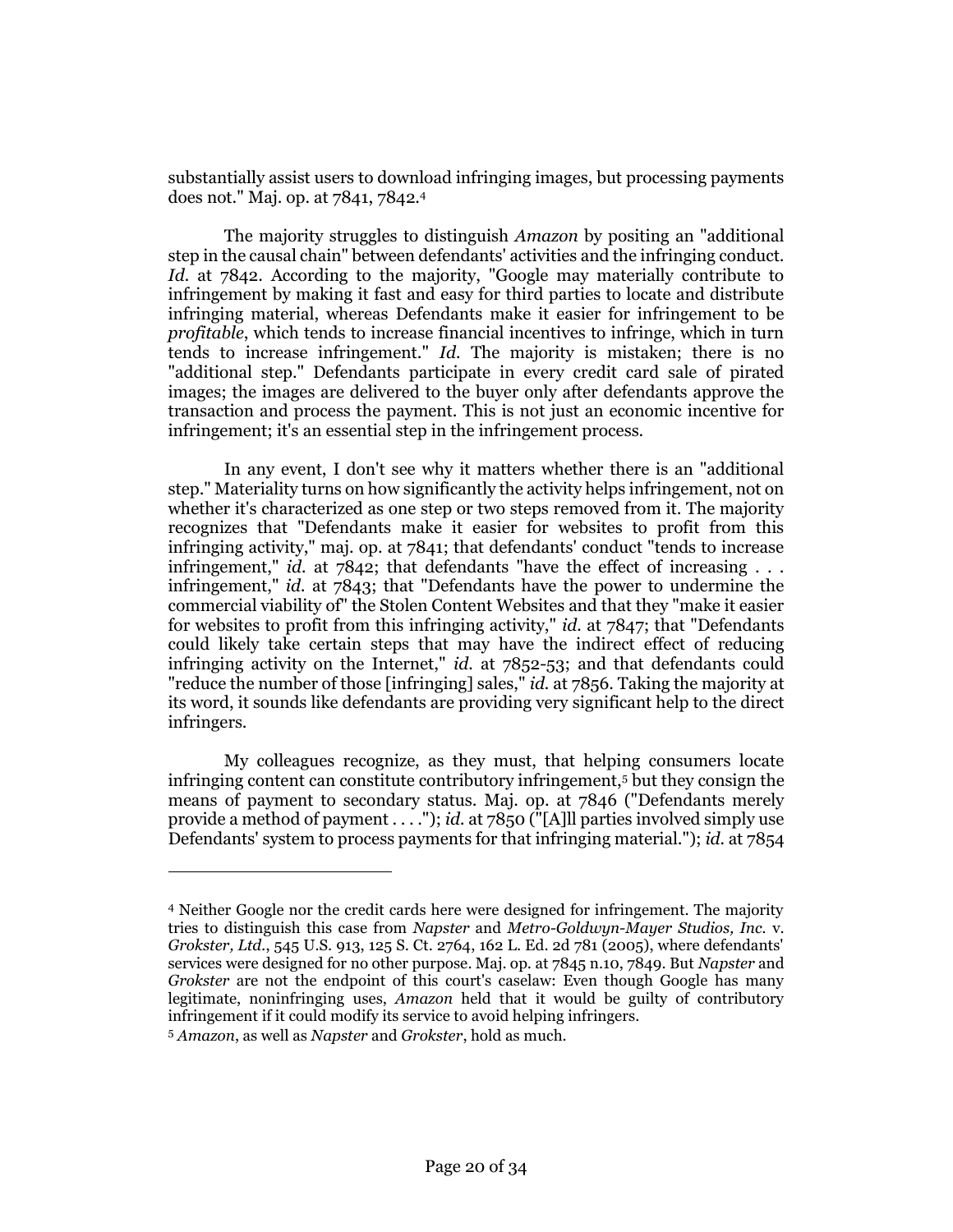("They can only take away the means the websites currently use to sell [the infringing images]."); *id.* at 7855 ("Defendants can only refuse to process credit card payments to the offending merchant within their payment network . . . ."). But why is *locating* infringing images more central to infringement than *paying* for them? If infringing images can't be found, there can be no infringement; but if infringing images can't be paid for, there can be no infringement either. Location services and payment services are equally central to infringement; the majority's contrary assertion is supported largely by disparaging use of "merely," "simply" and "only." *See also id.* at 7852 ("[M]ere ability to withdraw a financial 'carrot' does not create the 'stick' of 'right and ability to control' . . . .").<sup>6</sup>

The majority dismisses the significance of credit cards by arguing that "infringement could continue on a large scale [without them] because other viable funding mechanisms are available." Maj. op. at 7842.<sup>7</sup> Of course, the same could be said about Google. As the majority admits, if Google were unwilling or unable to serve up infringing images, consumers could use Yahoo!, Ask.com, Microsoft Live Search, A9.com or AltaVista instead. *Id.* at 7842-43 n.8. Even if none of these were available, consumers could still locate websites with infringing images through e-mails from friends, messages on discussion forums, tips via online chat, "typo-squatting," peer-to-peer networking using BitTorrent or eDonkey, offline and online advertisements (*see* pp. 7882 *infra*), disreputable search engines hosted on servers in far-off jurisdictions or even old-fashioned word of mouth. The majority's claim that search engines "could effectively cause a website to disappear by removing it from their search results," maj. op. at 7855, is quite a stretch.

If the test for contributory infringement really were whether "infringement could continue on a large scale [without the aid of the defendant] because other viable . . . mechanisms are available," *Amazon* should have absolved Google of liability because of the availability of such obvious alternatives. But *Amazon* held

<sup>6</sup> The majority argues that "[b]ecause location services lead Internet users directly to infringing images, and often display them on the website of the service itself, we find that location services are more important and more essential--indeed, more 'material'--to infringement than payment services are." Maj. op. at 7842-43 n.8. Skipping lightly over the fact that we lack the power to "find" anything, the majority admits that payment services are important, essential and material. That location services may--or may not--be more so, is of no consequence; this is not a race where there can be only one winner.

<sup>7</sup> The majority's claim that "Perfect 10's factual allegations are not to the contrary," maj. op. at 7842 n.7, is simply not accurate. Indeed, elsewhere in the opinion, the majority concedes that plaintiff has made "a factual allegation" that the Stolen Content Websites "could not continue to exist as websites offering images *for sale* online." *Id.* at 7856 n.18. How then can the majority hold here, apparently as a matter of law, that defendants are absolved of liability because "other viable funding mechanisms are available"? Maj. op. at 7842. If we accept as true, as the majority says it does, that the Stolen Content Websites will no longer be able to sell their images, how can we hold that they could still do so by developing other (unknown and unsuspected) ways to get paid?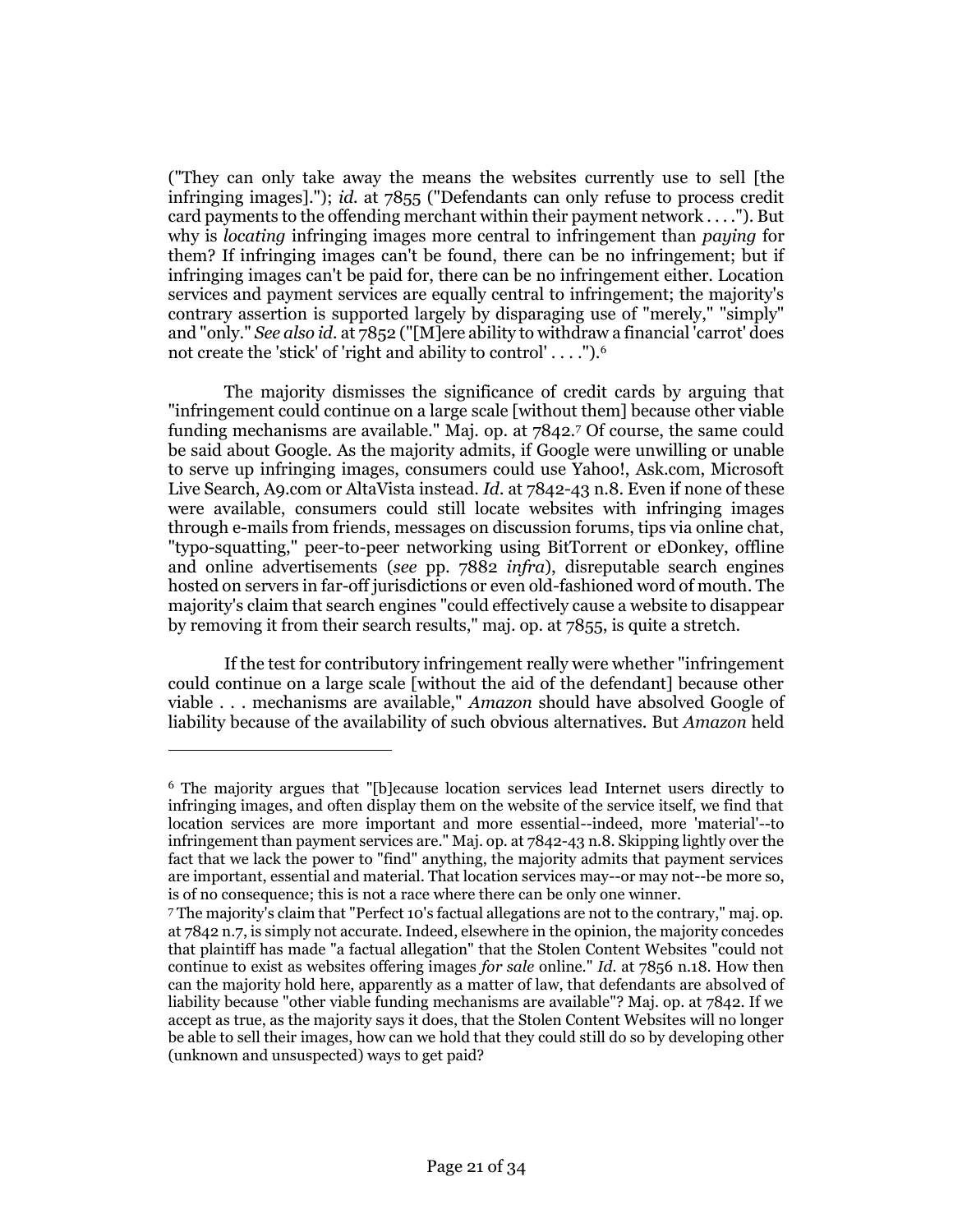that Google *could* be liable for contributory infringement because it "substantially assists" users in finding infringing materials; the existence of other means of infringement was not even considered because no case has suggested this to be a relevant consideration. The majority's "other viable . . . mechanisms" test conflicts with *Amazon*, *Napster*, *Grokster* and every other material assistance case that I know of.

The majority does even worse when it tries to describe the "other viable funding mechanisms" that could serve as alternatives to credit cards: According to the majority, the Stolen Content Websites "*might* . . . make [their] profits from advertising" or "*might* develop other payment mechanisms that do not depend on the credit card companies." Maj. op. at 7842 (emphasis added). This shows that my colleagues have a healthy imagination but contravenes our responsibilities, the most fundamental of which is that we must work with the facts the parties presented below, not invent new facts on appeal. Defendants have presented no evidence that the pirates could survive without credit cards, nor could they, as the case is still at the motion to dismiss stage. Even if speculation as to what the Stolen Content Websites "might" do were admissible evidence, which I seriously doubt, we must still wait for one of the parties to present it, not conjure it up ourselves.<sup>8</sup> At the pleadings stage, we must accept plaintiff's allegations that credit cards are indispensable to the operation of the Stolen Content Websites, and that these websites would be forced out of business without them. *See* First Am. Compl. at 2 P 7 ("Stolen Content Websites cannot exist without the knowledge and direct participation of [defendants]."); *id.* at 10 P 35 ("[T]he Stolen Content Websites would be eradicated."). If my colleagues can't justify their result without contradicting plaintiff's allegations, this is a pretty good hint that they're wrong. *See also* p. 7869 n.7 *supra*; pp. 7878 n.15, 7848-50 *infra*.

The majority's attempt to distinguish location services from payment services by trying to show that there are viable alternatives for the latter but not the former cuts entirely against them. As plaintiff alleges, and experience tells us, there are numerous ways of locating infringing images on the Internet, but there are no adequate substitutes for credit cards when it comes to paying for them. A few consumers might use checks or money orders to pay for infringing images, but this would be far more cumbersome, time-consuming and risky than using credit cards. *See* pp. 7845-46 & n.14 *infra*. If it mattered whether search engines or credit

<sup>8</sup> I note in passing that, even if we were to accept the majority's speculations, they would be insufficient. That the Stolen Content Websites "might" change the way they do business or develop alternative payment mechanisms hardly proves that "other viable funding mechanisms *are* available." Maj. op. at 7842 (emphasis added). The majority's prognostication as to what "might" happen in the future leaves open the likelihood that it will *not* happen, and positively admits that there are no viable alternative payment mechanisms today.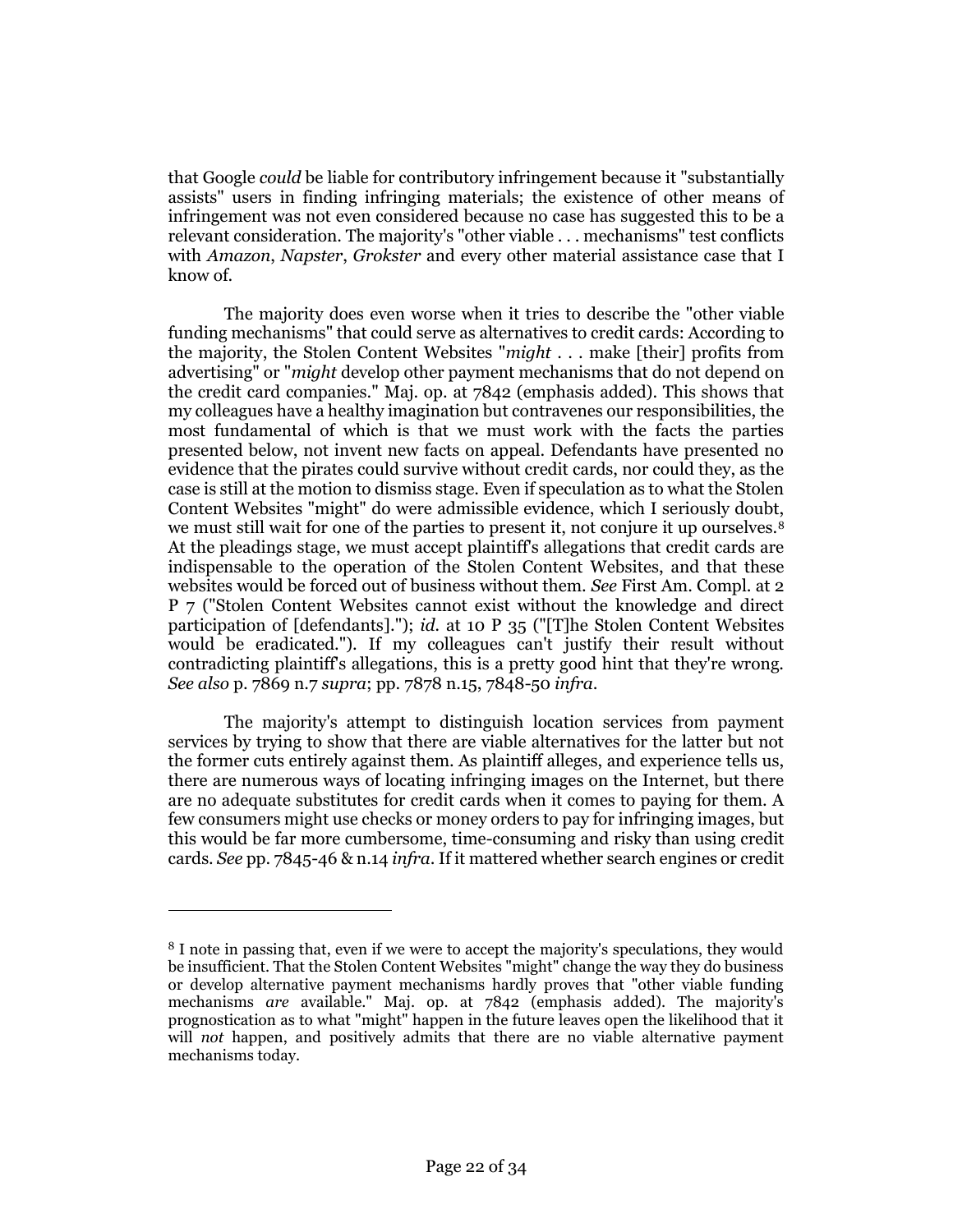cards are more important to peddling infringing content on the Internet, the cards would win hands down.

But it doesn't matter. Material assistance turns on whether the activity in question "substantially assists" infringement. *Amazon*, 2007 U.S. App. LEXIS 11420, slip op. at 5793. It makes no difference whether the primary infringers might do without it by finding a workaround, which is why the majority can cite no case supporting its analysis. We presume that primary infringers have good reasons for selecting a particular means to infringe, and that other ways to do so will be more costly, more cumbersome and less efficient. Moreover, infringement can always be carried out by other means; if the existence of alternatives were a defense to contributory infringement then there could never be a case of contributory infringement based on material assistance. The majority makes some very new--and very bad--law here.

The majority also makes a slightly different argument: "While Perfect 10 has alleged that Defendants make it easier for websites to profit from this infringing activity, the issue here is reproduction, alteration, display and distribution, which can occur without payment. Even if infringing images were not paid for, there would still be infringement." Maj. op. at 7840-41. What the majority seems to be arguing here is that helping an infringer get paid cannot materially assist infringement because the actual process of infringement--"reproduction, alteration, display and distribution"--does not include payment. There are two problems with this argument. The first is that the Stolen Content Websites are alleged to infringe plaintiff's right of distribution "by sale."  $17 \text{ U.S.C.}$  § 106(3). It's not possible to distribute by sale without receiving compensation, so payment is in fact part of the infringement process. Second, this argument runs head-on into *Amazon*, where we held that helping to find infringing images materially assists infringement, even though locating infringing images also isn't "reproduction, alteration, display [or] distribution." To be sure, locating images, like paying for them, makes it a lot easier to infringe, but neither is intrinsic to the infringement process, as the majority conceives it.

Nor can today's opinion be squared with *Fonovisa, Inc.* v. *Cherry Auction, Inc.*, 76 F.3d 259 (9th Cir. 1996). In *Fonovisa*, defendant allowed known infringers to sell pirated works from stalls at its swap meet. We found material assistance based on the fact that "it would [have been] difficult for the infringing activity to take place in the massive quantities alleged without the support services provided by the swap meet." 76 F.3d at 264. The pivotal role played by the swap meet in *Fonovisa* is played by the credit cards in cyberspace, in that they make "massive quantities" of infringement possible that would otherwise be impossible. Indeed, the assistance provided here is far more material than in *Fonovisa*. A pirate kicked out of a swap meet could still peddle his illicit wares through newspaper ads or by word of mouth, but you can't do business at all on the Internet without credit cards. Plaintiff thus plausibly alleges that the "Stolen Content Websites would be eradicated" if defendants withdrew their support. First Am. Compl. at 10 P 35.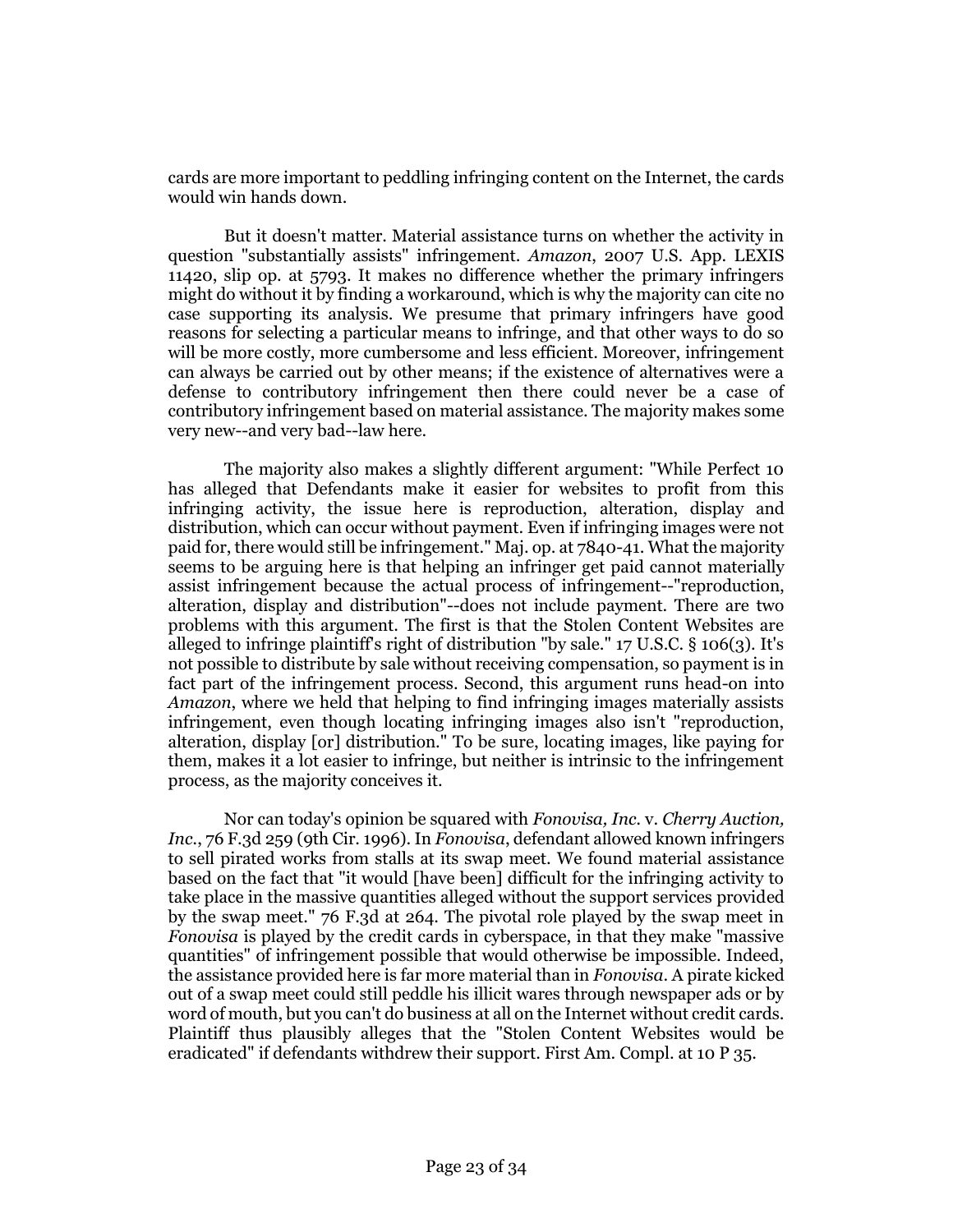The majority rejects *Fonovisa* by pointing out that the swap meet there provided a "centralized place" for the infringement to take place, maj. op. at 7845, whereas defendants here "have no direct connection to [the] infringement," *id.* at 7840.<sup>9</sup> But material assistance does not depend on physical contact with the infringing activity. If you lend money to a drug dealer knowing he will use it to finance a drug deal, you materially assist the transaction, even if you never see the drugs. Or, if you knowingly drive a principal to the scene of the crime, you provide material assistance, even if nothing happens during the ride. *See United States* v. *Lopez*, 482 F.3d 1067, 1076-79 (9th Cir. 2007). Material assistance turns on whether the conduct assists infringement in a significant way, not on pedantic factual distinctions unrelated to how much the activity facilitates infringement.

Sure, a marketplace for pirated works (as in *Fonovisa*) or an index for such works (as in *Napster* and *Grokster*) is important to infringement, but so is a means of getting paid. Defendants are directly involved in every infringing transaction where payment is made by credit card, which (according to plaintiff) amounts to virtually every sale of pirated works. First Am. Compl. at 9 P 35. Credit cards don't provide some tangential service that marginally affects sales; they are the financial lifeblood of the Stolen Content Websites.

The majority's concern that imposing liability on defendants here would implicate vast numbers of other actors who provide incidental services to infringers, maj. op. at 7847, is unfounded. Line-drawing is always a bit tricky, but courts have shown themselves adept at dealing with it from time out of mind, in resolving such issues as proximate causation and reasonable suspicion. Contributory infringement requires *material* assistance to the infringing activity, and those the majority worries about would doubtless be absolved of liability because their contribution to the infringing activity is insufficiently material.

Courts have, in fact, had no difficulty in distinguishing those who are materially involved in copyright infringement from those who are not. As *Fonovisa* explains, two lines of cases developed in the first part of the last century: the absentee landlord cases and the dance hall cases. The first line involved landlords who "lacked knowledge of the infringing acts of [their] tenant[s] and who exercised no control over the leased premises." *Fonovisa*, 76 F.3d at 262. These were held not liable for the infringement committed by tenants on the premises. *See, e.g.*, *Deutsch* v. *Arnold*, 98 F.2d 686, 688 (2d Cir. 1938). In the second line of cases, "the operator of an entertainment venue was held liable for infringing

<sup>9</sup> The majority seeks to distinguish *Napster* and *Grokster* on similar grounds by arguing that the defendants do not provide the "tools to locate infringing material," *id.* at 7846, and that the infringing material "[n]ever reside[s] on or pass[es] through any network or computer Defendants operate," *id.*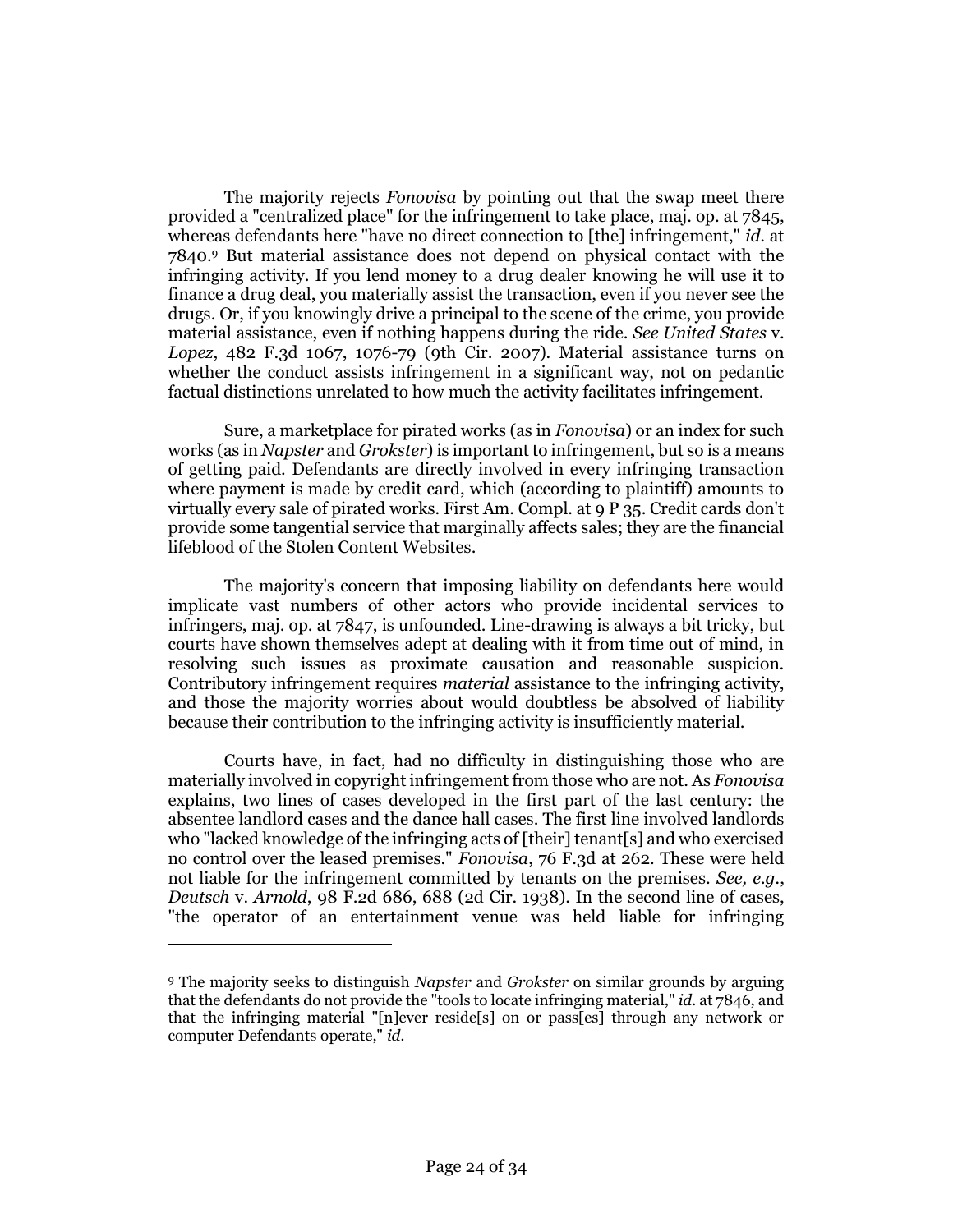performances when the operator (1) could control the premises and (2) obtained a direct financial benefit from the audience, who paid to enjoy the infringing performance." 76 F.3d at 262 (citing *Buck* v. *Jewell-LaSalle Realty Co.*, 283 U.S. 191, 51 S. Ct. 410, 75 L. Ed. 971 (1931), and *Dreamland Ball Room, Inc.* v. *Shapiro, Bernstein & Co.*, 36 F.2d 354 (7th Cir. 1929)).<sup>10</sup>

These cases show that courts are able to forestall the majority's parade of horribles. But our case does not present a close or difficult question: Defendants here are alleged to provide an essential service to infringers, a service that enables infringement on a massive scale. Defendants know about the infringements; they profit from them; they are intimately and causally involved in a vast number of infringing transactions that could not be consummated if they refused to process the payments; they have ready means to stop the infringements. Were we to rule for plaintiff, as we should, I have every confidence that future courts would be able to distinguish this case when and if they are confronted with lawsuits against utility companies, software vendors and others who provide incidental services to infringers.

# **Vicarious Infringement**

 $\overline{a}$ 

A party "infringes vicariously by profiting from direct infringement while declining to exercise a right to stop or limit it." *Amazon*, 2007 U.S. App. LEXIS 11420, slip op. at 5794 (quoting *Grokster*, 545 U.S. at 930) (internal quotation marks omitted).<sup>11</sup> There is no doubt that defendants profit from the infringing activity of the Stolen Content Websites; after all, they take a cut of virtually every sale of pirated material. First Am. Compl. at 4 P 13, 7 P 25. The majority does not dispute this point so I need not belabor it. Maj. op. at 7857-58.

 $10$  The majority consigns the dance hall/absentee landlord cases to oblivion by holding that they have no relevance to the Internet. Maj. op. at 7843 n.9. It is true that these cases were developed in a brick and mortar world, but the distinction they draw between those who materially assist infringement (and are therefore liable) and those who are more remotely involved (and are therefore not liable) is equally important--perhaps even more important- -in cyberspace than in real space. That *Napster* and *Grokster* did not consider these cases is hardly significant. The defendants there were centrally involved in the infringing transactions--indeed, as the majority reminds us, their systems were created *solely* to promote infringement, maj. op. at 7845 n.10, 7849--and thus there could be no argument that their involvement in the infringing transactions was too peripheral to give rise to a claim of secondary infringement. The Seventh Circuit managed to apply the dance hall cases to the Internet, *see In re Aimster Copyright Litig.*, 334 F.3d 643, 654 (7th Cir. 2003), and I'm confident that federal judges west of the Rockies could have figured out how to do the same.

<sup>11</sup> *Amazon* interprets the "stop or limit" language as requiring "a legal right to stop or limit the allegedly infringing conduct, as well as the practical ability to do so." *Amazon*, 2007 U.S. App. LEXIS 11420, slip op. at 5786-87.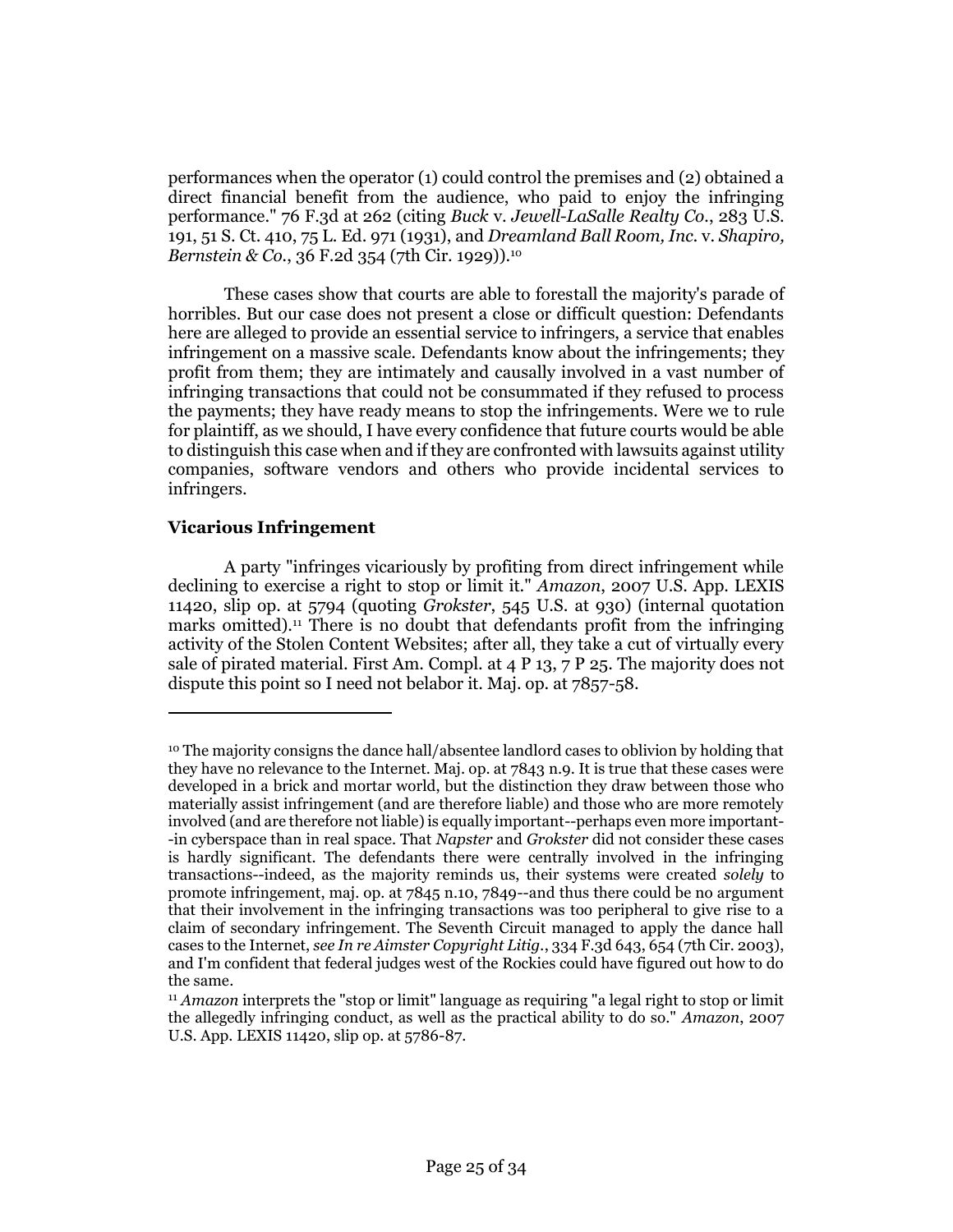Defendants here also have a right to stop or limit the infringing activity, a right they have refused to exercise. As the majority recognizes, "Perfect 10 . . . claims that Defendants' rules and regulations permit them to require member merchants to cease illegal activity--presumably including copyright infringement--as a condition to their continuing right to receive credit card payments from the relevant Defendant entities." Maj. op. at 7854.<sup>12</sup> Assuming the truth of this allegation,<sup>13</sup> the cards have the authority, given to them by contract, to force the Stolen Content Websites to remove infringing images from their inventory as a condition for using defendants' payment systems. If the merchants comply, their websites stop peddling stolen content and so infringement is stopped or limited. If they don't comply, defendants have the right--and under copyright law the duty--to kick the pirates off their payment networks, forcing them to find other means of getting paid or go out of business. In that case, too, infringement is stopped or limited. The swap meet in *Fonovisa* was held vicariously liable precisely because it did not force the pirates to stop infringing or leave; there is no reason to treat defendants here differently.

That the pirates might find some other way of doing business is of no consequence; our cases make this perfectly clear. It didn't matter in *Fonovisa* that the infringers there could have continued their illegal sales by mail order or by hawking their unlawful merchandise on street corners. Nor did it matter in *Napster* or *Grokster* that the direct infringers might find some other means of illegally sharing their protected content with others. Indeed, there is no case involving secondary infringement, going back to the dance hall cases of the last century, where the secondary infringer's refusal to do business with the direct infringer could have stopped infringement altogether and forever. Yet, courts have presumed that removing the particular means of infringement challenged in each

<sup>12</sup> Plaintiff's allegation on this point, as on many others, is very specific:

When MasterCard or Visa learns of a merchant engaged in illegal, fraudulent, or otherwise improper business practices, their own regulations require them to cause member banks to investigate and, depending on the nature of the misconduct, terminate the merchants from the Visa and MasterCard systems. The rules of both associations strictly prohibit members from servicing illegal businesses. First Am. Compl. at 6 P 20.

<sup>&</sup>lt;sup>13</sup> In fact, there can be no doubt that it's true. For example, the MasterCard Merchant Rules Manual provides that "[a] Payment Transaction may not be effected for any of the following reasons: . . . to transfer gambling winnings or funds related to chips, currency, or other value usable for gambling that were purchased in connection with gambling; *for any illegal purpose* or any other purpose deemed by MasterCard to be impermissible." MasterCard International, Merchant Rules Manual § 2.1.11.3(6) (2006) (emphasis added), *available at* http://www.mastercard.com/us/wce/PDF/12999\_MERC-Entire\_Manual.pdf.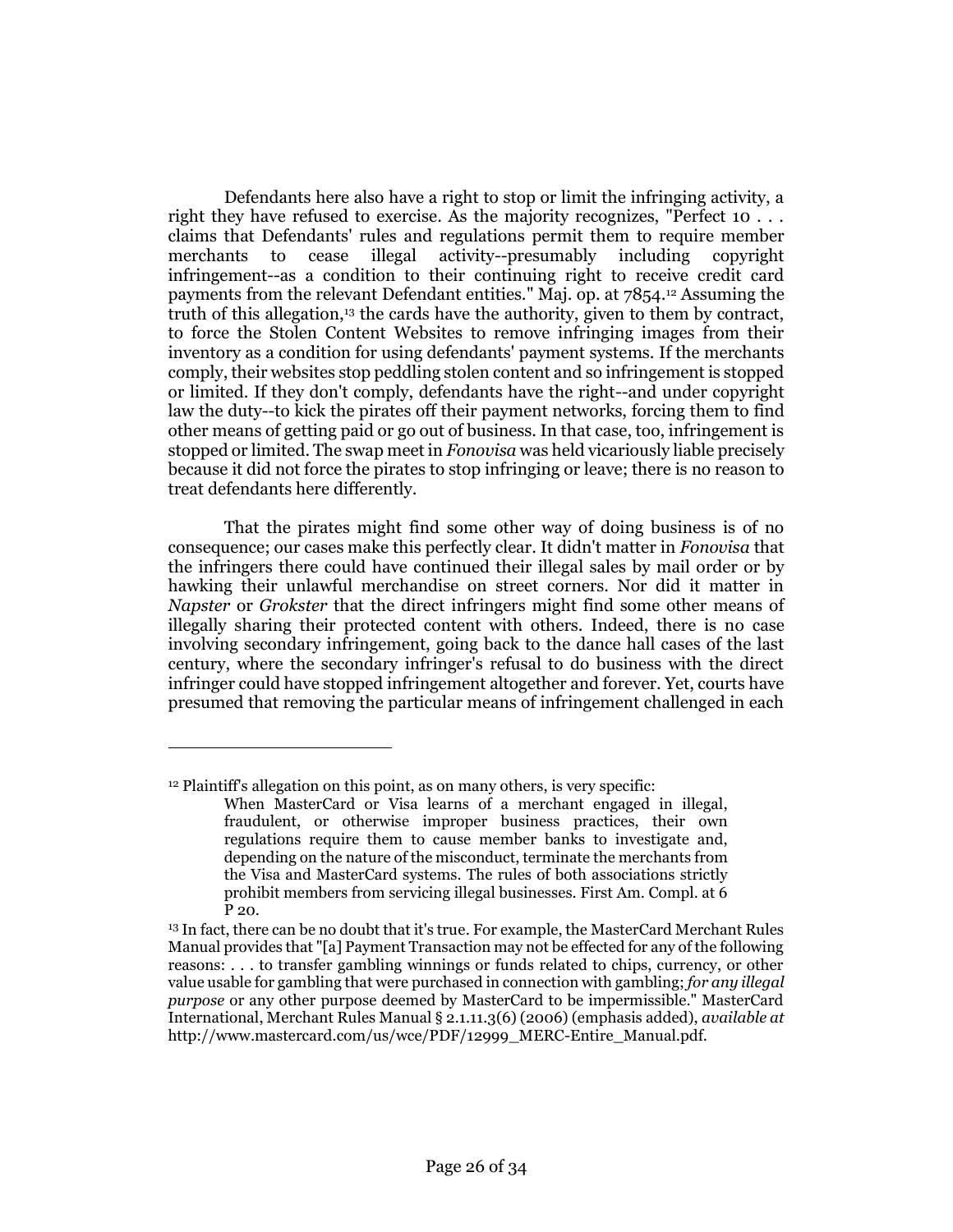case would make direct infringement more difficult and thereby diminish the scale of infringing activity.

Here, the Stolen Content Websites have chosen credit cards as a form of payment, and for good reason. Credit cards are ubiquitous and permit the transfer of funds electronically in a matter of seconds. Consumers need not wait days or weeks for a check to reach its destination and clear before gaining access to the salacious pictures they crave. Consumers also know that, if goods bought by credit card are not delivered, the cards will likely reverse the transaction.<sup>14</sup> Credit cards thus act as informal escrow agents, effectively guaranteeing that their merchants will deliver the goods. Blocking the ability to accept credit cards would be a heavy blow to the Stolen Content Websites because cards are "overwhelmingly the primary way by which customers pay to view Stolen Content Websites." First Am. Compl. at 9 P 35. Even if the pirates could find an alternative way of plying their illegal trade, being denied their preferred means of doing business would sharply curtail their unlawful activities.

The majority toils to resist this obvious conclusion but its arguments are not persuasive. For example, it makes no difference that defendants control only the means of payment, not the mechanics of transferring the material. Maj. op. at 7850, 7856, 7858. In a commercial environment, distribution and payment are (to use a quaint anachronism) like love and marriage--you can't have one without the other. If cards don't process payment, pirates don't deliver booty. The credit cards, in fact, control distribution of the infringing material.

The majority also disparages defendants' ability to control the Stolen Content Websites as just "financial pressure" which doesn't give them an "absolute right to stop [the infringing] activity--they cannot stop websites from reproducing, altering, or distributing infringing images." *Id.* at 7855 (footnote omitted).<sup>15</sup> But

<sup>14</sup> Visa's website, for example, explains that "Visa and its card issuers and acquirers have in place an efficient dispute resolution process." Visa USA, Chargebacks & Dispute Resolution,

http://www.usa.visa.com/merchants/operations/chargebacks\_dispute\_resolution/index .html (last visited March 24, 2007). It also notes that "[c]hargebacks arise for many reasons, primary among which are *customer disputes*, fraud, processing errors, authorization issues, and non-fulfillment of copy requests." *Id.* (emphasis added).

<sup>15</sup> The majority tries to take back in a footnote what it says in text by claiming that an "absolute right to stop" is not "a prerequisite" to vicarious liability, but that its absence is "evidence that [defendants], much like Google, lack the right and ability to control those [infringing] activities." Maj. op. at 7855 n.16. Alas, it won't work. If not having an "absolute right to stop" is merely "evidence" that defendants lack sufficient control for vicarious infringement, then this can be offset by other evidence that they *do* have such control. Conflicts in the evidence must be resolved after discovery and trial, not on a motion to dismiss.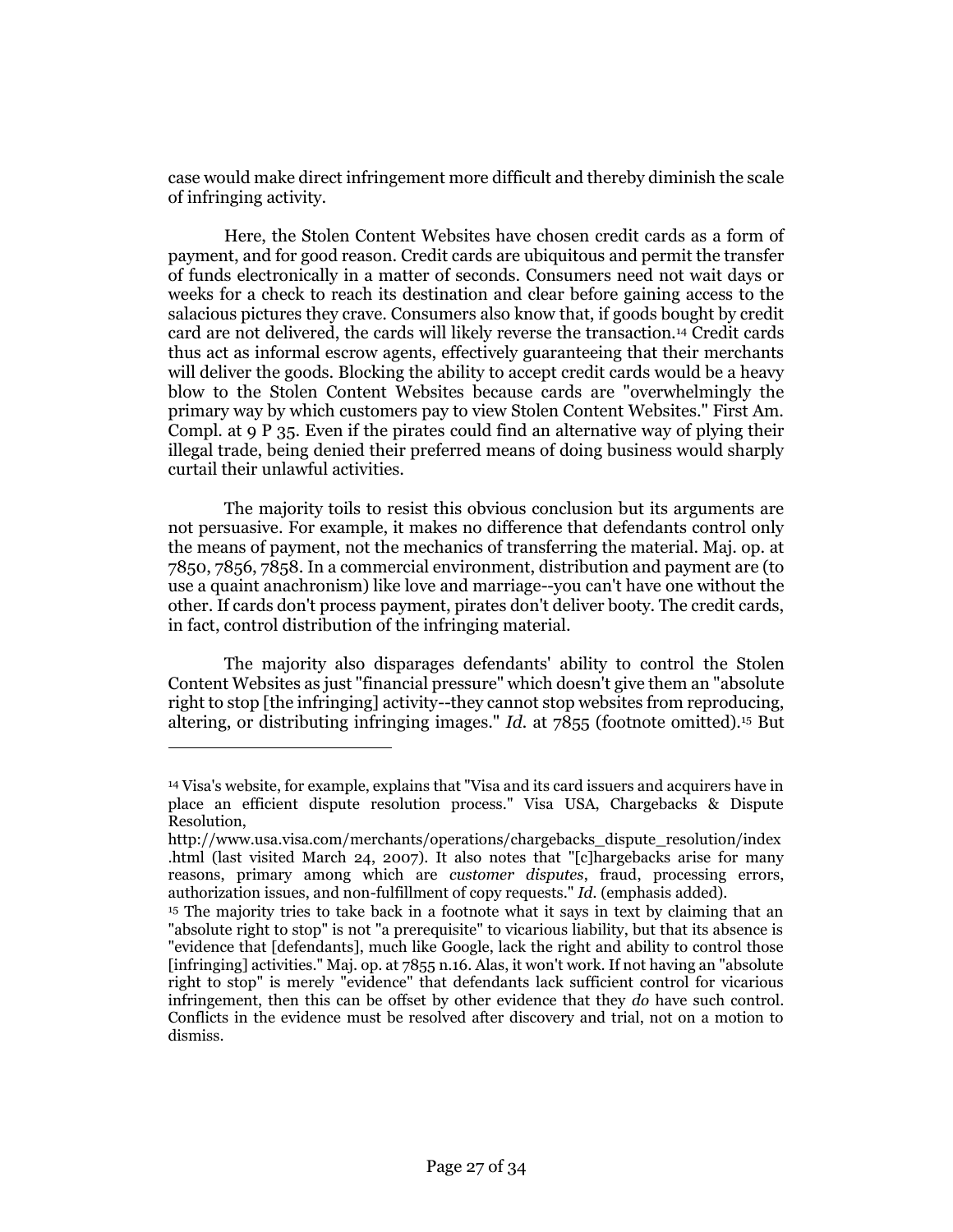we have never required an "absolute right to stop [the infringing] activity" as a predicate for vicarious liability; it's enough if defendants have the "practical ability" to do so. *Amazon*, 2007 U.S. App. LEXIS 11420, slip op. at 5794, 5796. While proclaiming its fidelity to *Amazon*, maj. op. at 7841, 7852, the majority jettisons *Amazon*'s "practical ability" standard and substitutes its own "absolute right to stop" standard. *Id.* at 7855.<sup>16</sup>

It's perfectly clear that the cards do have the "practical ability" to force websites that display their logos and use their payment systems to remove unlawful merchandise. As the majority admits, "Defendants can . . . refuse to process credit card payments to the offending merchant within their payment network, or they can threaten to do so if the merchant does not comply with a request to alter content." Maj. op. at 7855 (disparaging "only" omitted). Commercial websites are dependent on credit cards as a form of payment, and the Stolen Content Websites are uniquely so, as virtually all of their illicit sales are paid for by card. First Am. Compl. at 9 P 35. A threat by credit card companies to withdraw use of their payment systems couldn't be ignored. After all, how many consumers would be willing to send a check or money order to a far-off jurisdiction in the hope that days or weeks later they will be allowed to download some saucy pictures? If the Stolen Content Websites cannot get paid for their unlawful products, or if payment is made more difficult or cumbersome, this will dramatically affect their operations. Some may lose customers who are unwilling to use alternative forms of payment;<sup>17</sup> others may go out of business; still others may remove the infringing content from their websites. Even the majority admits that "fear of losing access to credit card payment processing services would be a sufficient incentive for at least some website operators to comply with a content-based suggestion from Defendants." Maj. op. at 7854-55.<sup>18</sup> As a consequence, infringing activity would be "stop[ped] or limit[ed]." *See Amazon*, 2007 U.S. App. LEXIS 11420, slip op. at 5794.

<sup>&</sup>quot;Practical ability," the standard announced in *Amazon*, is a capacious concept, far broader than "absolute right to stop." Even if the majority were right that defendants lack the "absolute right to stop" the infringements, plaintiff would be entitled to show that defendants have the "practical ability" to do so. If the majority means what it says in its footnote, then what it says in text is beside the point. In fact, there can be no doubt that the majority means what it says in text, because it upholds dismissal of the complaint on the ground that defendants lack the "absolute right to stop" the infringers; the footnote is merely an unpersuasive attempt to sweep the conflict with *Amazon* under the rug.

<sup>16</sup> The conflict with *Amazon* is clearly drawn in footnote 17, where the majority explicitly disavows "practical ability" as the standard for vicarious infringement. Maj. op. at 7856 n.17. The majority is free to disagree with the standard adopted by our caselaw, but it is not free to reject it.

<sup>&</sup>lt;sup>17</sup> Those customers may take their patronage to plaintiff's website.

 $18$  The majority disparages this as mere "financial pressure," but I am aware of no prior case holding that the legal right to exercise "financial pressure" over infringing activity is insufficient to support a finding of vicarious infringement. This is a dangerous precedent.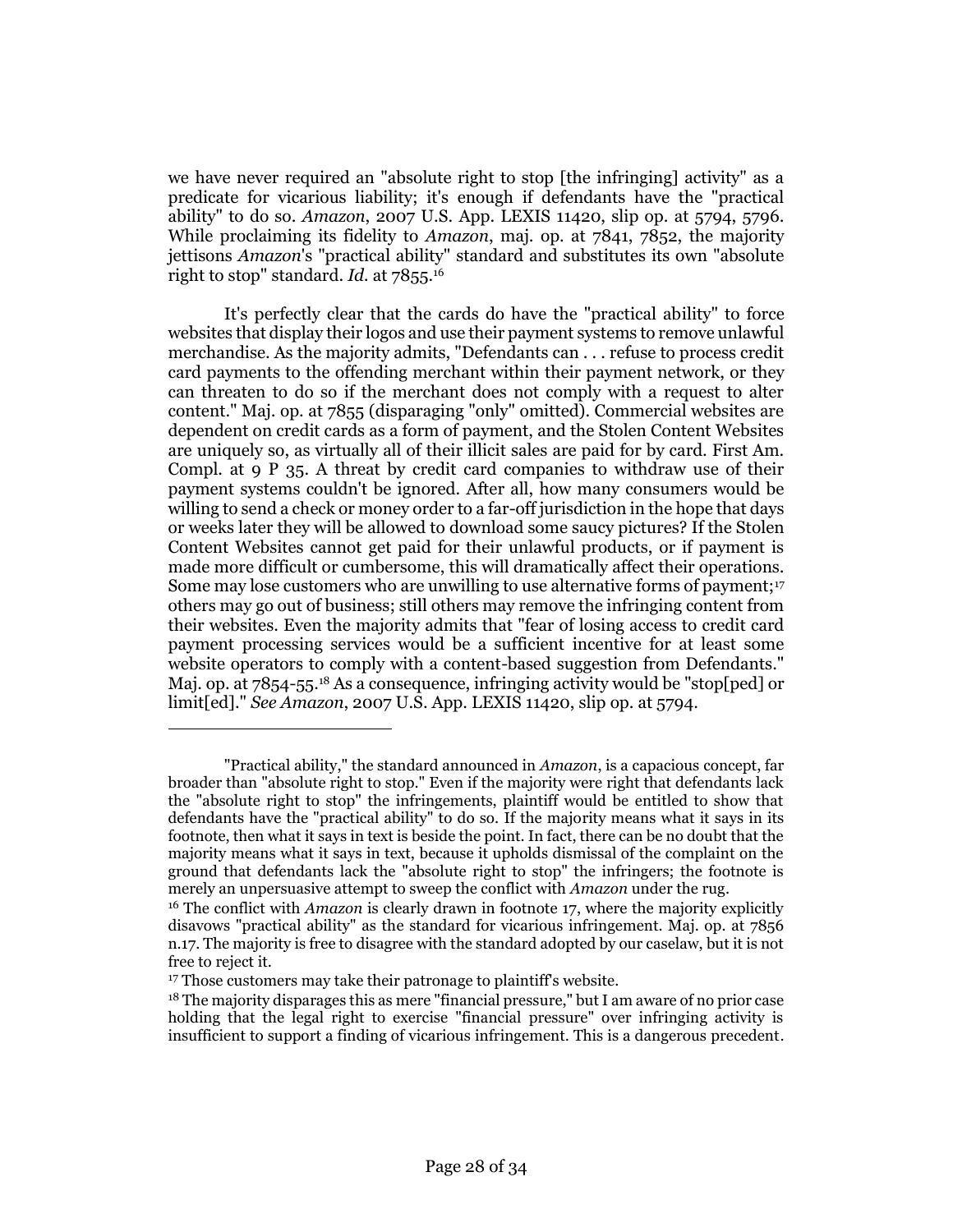The majority also reads the complaint for less than it's worth by "understand[ing]" plaintiff to allege "that the 'Stolen Content Websites' could not continue to exist as websites offering images *for sale* online should defendants withdraw their services, not [to allege] that the websites would completely vanish or that infringement by these sites in all its forms would necessarily cease." Maj. op. at 7856-57 n.18. But plaintiff expressly alleges what the majority "understand[s]" it not to allege, namely that the sites "cannot exist" without defendants, First Am. Compl. at 2 P 7, and that "the Stolen Content Websites would be eradicated" if they could not use credit cards, *id.* at 9-10 P 35. It is hornbook law that we must construe complaints liberally on a motion to dismiss. *See Glus* v. *Brooklyn Eastern Dist. Terminal*, 359 U.S. 231, 235, 79 S. Ct. 760, 3 L. Ed. 2d 770 (1959); *Conley* v. *Gibson*, 355 U.S. 41, 47-48, 78 S. Ct. 99, 2 L. Ed. 2d 80 (1957). A liberal construction means reading ambiguous provisions in a way that would save the complaint from dismissal, and sometimes even reading between the lines to give plaintiff the benefit of every reasonable inference. I have never heard of reading a complaint liberally by ignoring allegations that are clearly present.

But let's say the majority "understand[s]" plaintiff's allegations correctly: So what? To sustain a vicarious infringement claim, plaintiff need not allege that the Stolen Content Websites "would completely vanish or that infringement by these sites in all its forms would necessarily cease." Maj. op. at 7856-57 n.18. The standard is "stop *or limit* " the infringing conduct. *Amazon*, 2007 U.S. App. LEXIS 11420, slip op. at 5787 (emphasis added) (quoting *Grokster*, 545 U.S. at 930). And my colleagues admit that plaintiff has alleged that "at least some website operators [would] comply with a content-based suggestion from Defendants." Maj. op. at 7854-55. Q.E.D.

To resolve this case, however, we need not adopt a rule holding all credit cards responsible for all infringing Internet sales because plaintiff has alleged far more than the ordinary credit card/merchant relationship. According to plaintiff, defendants have adopted special rules and practices that apply only to the Stolen Content Websites, and that are designed to make it easier for these websites to ply their illegal trade. First Am. Compl. at 9-11 PP 33-37. Plaintiff claims that the credit cards have singled out the Stolen Content Websites for preferential treatment

We live in a commercial world and economic incentives are often the strongest possible motivators--far stronger than the often empty threat of litigation. As this case demonstrates, litigation can be costly and protracted, and its results uncertain. By contrast, the threat of stopping an essential service can be implemented at once, without hiring an army of lawyers or persuading judges and juries of the rightness of one's cause. In an economy marked by competition, financial pressure which raises costs or diminishes patronage can be a powerful weapon. By holding that the legal right to exercise financial pressure is an insufficient basis for establishing vicarious infringement, my colleagues take a hasty and unwise step in the development of the law.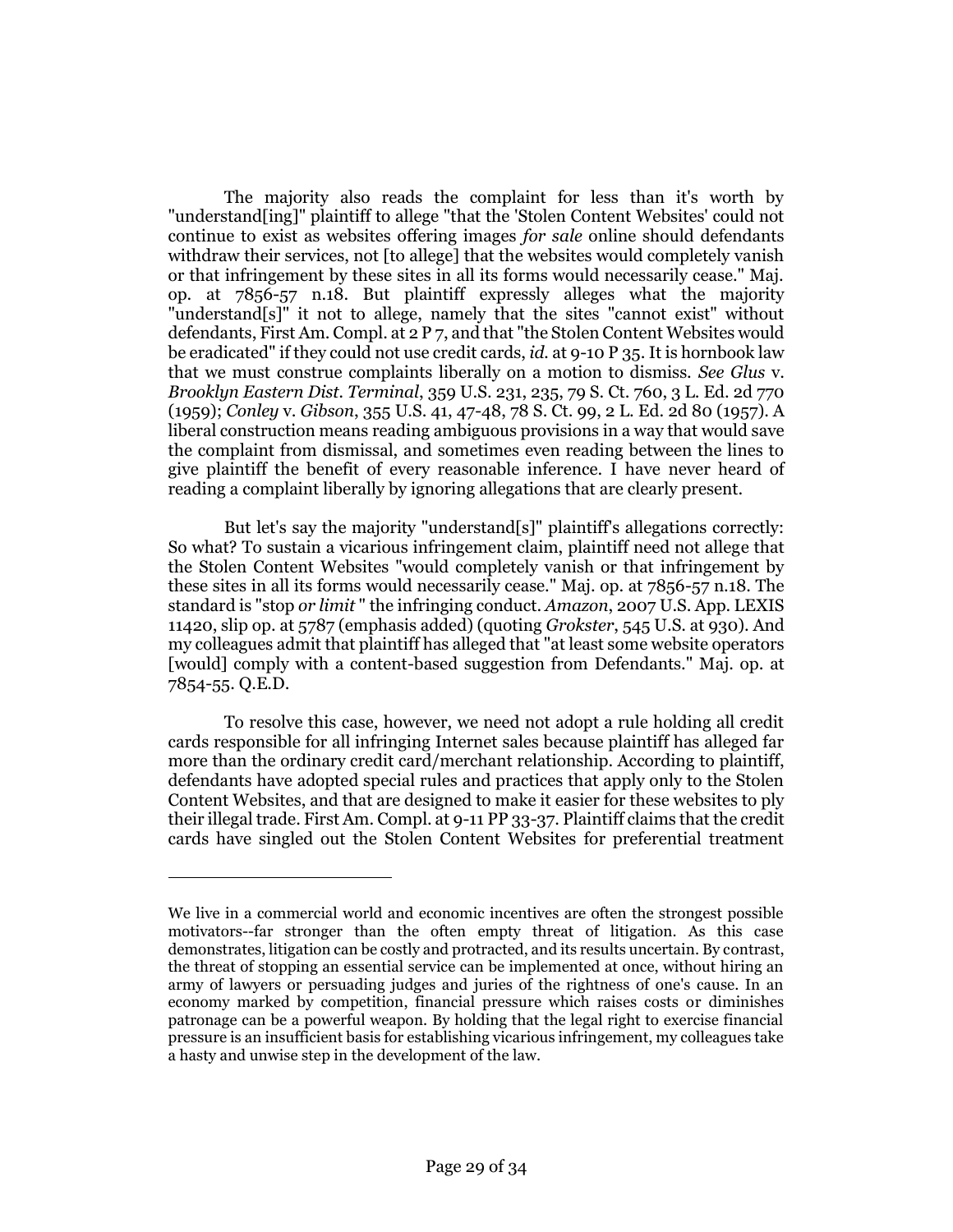because of the unusual and substantial profits they make on such transactions. Read fully and fairly, the complaint alleges that defendants are not merely passive providers of services available on equal terms to legal and illegal businesses alike; they are actually in cahoots with the pirates to prop up their illegal businesses and share their ill-gotten gains. If this is not vicarious infringement, nothing is.

The majority claims that *Amazon* employs "reasoning closely analogous" to its own, maj. op. at 7852, but it is mistaken. *Amazon* addressed two questions of vicarious infringement, one involving third-party websites whose images are picked up by Google's search engine, the other involving websites that participate in its AdSense program. As to the first, Google could not be vicariously liable because "Perfect 10 ha[d] not shown that Google has contracts with third-party websites that empower Google to stop or limit them from reproducing, displaying, and distributing infringing copies of Perfect 10's images on the Internet." 2007 U.S. App. LEXIS 11420, slip op. at 5795.<sup>19</sup> In the absence of such a contractual relationship, there could be no vicarious infringement, because Google lacked "the legal right to stop or limit the direct infringement of third-party websites." 2007 U.S. App. LEXIS 11420, [slip op.] at 5794. Why the majority believes this is in any way analogous, or even remotely instructive, to our situation, where the credit cards do have contracts giving them a right to control what merchants sell on their websites, is a mystery.

Google's relationship with websites that participate in its AdSense program presents a somewhat closer analogy because Google did have contracts that would have allowed it to kick websites out of AdSense for displaying infringing images. But that's as far as the similarity goes: AdSense is an advertising program; Google pays participating merchants to host third-party ads on their websites. This is the cyberspace analogue of renting out space on your land for a billboard. The ads have no effect on the operation of the host websites; users can download infringing content whether or not ads are present. Being excluded from AdSense would thus mean some loss of revenue, but would have no effect on the operation of the business itself. It is therefore far from certain that merchants would be induced to modify their businesses to avoid being excluded from AdSense.<sup>20</sup>

<sup>19</sup> *Amazon* also relied on the district court's finding that Google "lacks the practical ability to police the third-party websites' infringing conduct" because the technical means for doing so suggested by plaintiff "were not workable." 2007 U.S. App. LEXIS 11420, [slip op.] at 5796 (citing district court's opinion, 416 F. Supp. 2d at 857-58 & n.25). There is not, and cannot be, such a finding here as the case is presented on a 12(b)(6) motion.

<sup>20</sup> Anecdotal evidence suggests that the AdSense program produces vastly less revenue for most program members than what they earn through their businesses. One poll found that 45 of AdSense members surveyed earned less than \$ 30 per month from the program, and only a small percentage earned a substantial amount. Darren Rowse, *AdSense Earnings for November--Poll Results*, Problogger (Dec. 19, 2005),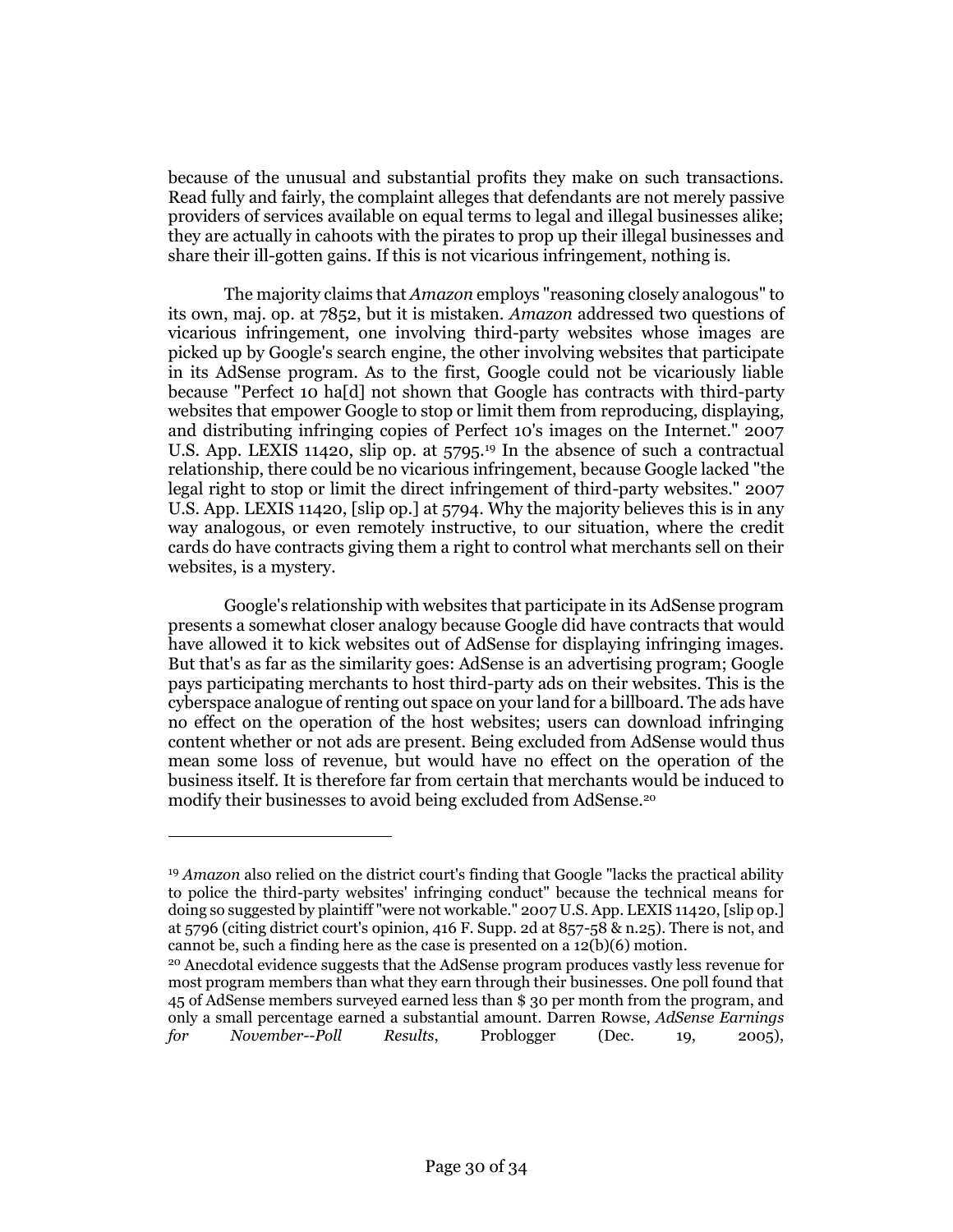Because plaintiff had not presented proof that any thirdparty websites would stop infringing if they were threatened with exclusion from AdSense, *Amazon* concluded that plaintiff there had not met its burden for a preliminary injunction. Our case is presented on a motion to dismiss and plaintiff here need only make allegations. And plaintiff alleges that the infringing websites could not continue doing business at all without the use of credit cards. *Amazon*'s reasoning on this point gives the majority no help.

The majority's attempt to distinguish *Napster* is equally thin. My colleagues argue that "[t]he Napster program's involvement with . . . the infringement was much more intimate and directly intertwined with it than Defendants' payment systems are." Maj. op. at 7853-54. But I don't see how much more "directly intertwined" you can get in a purchase transaction than carrying the payment from buyer to seller. If this were a drug deal, for example, we would never say that the guy entrusted with delivery of the purchase money is less involved in the transaction than the guy who helps find the seller. Both would be held equally culpable.

Thus, the majority's insistence that defendants "cannot themselves block access to the Internet, to any particular websites, or to search engines enabling the location of such websites," maj. op. at 7853, is beside the point. Physical control over the infringing activity is one way to stop infringers, but it's certainly not the only way. Withdrawing crucial services, such as financial support, can be just as effective, and sometimes more effective, than technical measures that can often be circumvented.<sup>21</sup>

Finally, the majority dismisses the Supreme Court's opinion in *Grokster* by suggesting that the Court could not have meant what it said because the standard it announced (and which we adopted in *Amazon* ) would sweep in too many goods and services that contribute to infringing activity. *See* maj. op. at 7857 (listing hardware manufacturers, software engineers, technical support companies and utilities). The majority misreads the Court's opinion. Providing a crucial service to an infringer may give someone the practical ability to stop infringement, but that's

http://www.problogger.net/archives/2005/12/19/ adsense-earnings-for-november-pollresults/.

<sup>21</sup> Providing financial support has long been held to be a basis for vicarious infringement, where that financial support carries with it the contractual right to approve the infringing activity. *See Davis* v. *E.I. DuPont de Nemours & Co.*, 240 F. Supp. 612 (S.D.N.Y. 1965). In *Davis*, DuPont sponsored a dramatization of "Ethan Frome," which was alleged to infringe several copyrights. DuPont was held vicariously liable, even though it did not own the studio or the broadcast facilities, and could not have prevented airing of the show with another sponsor.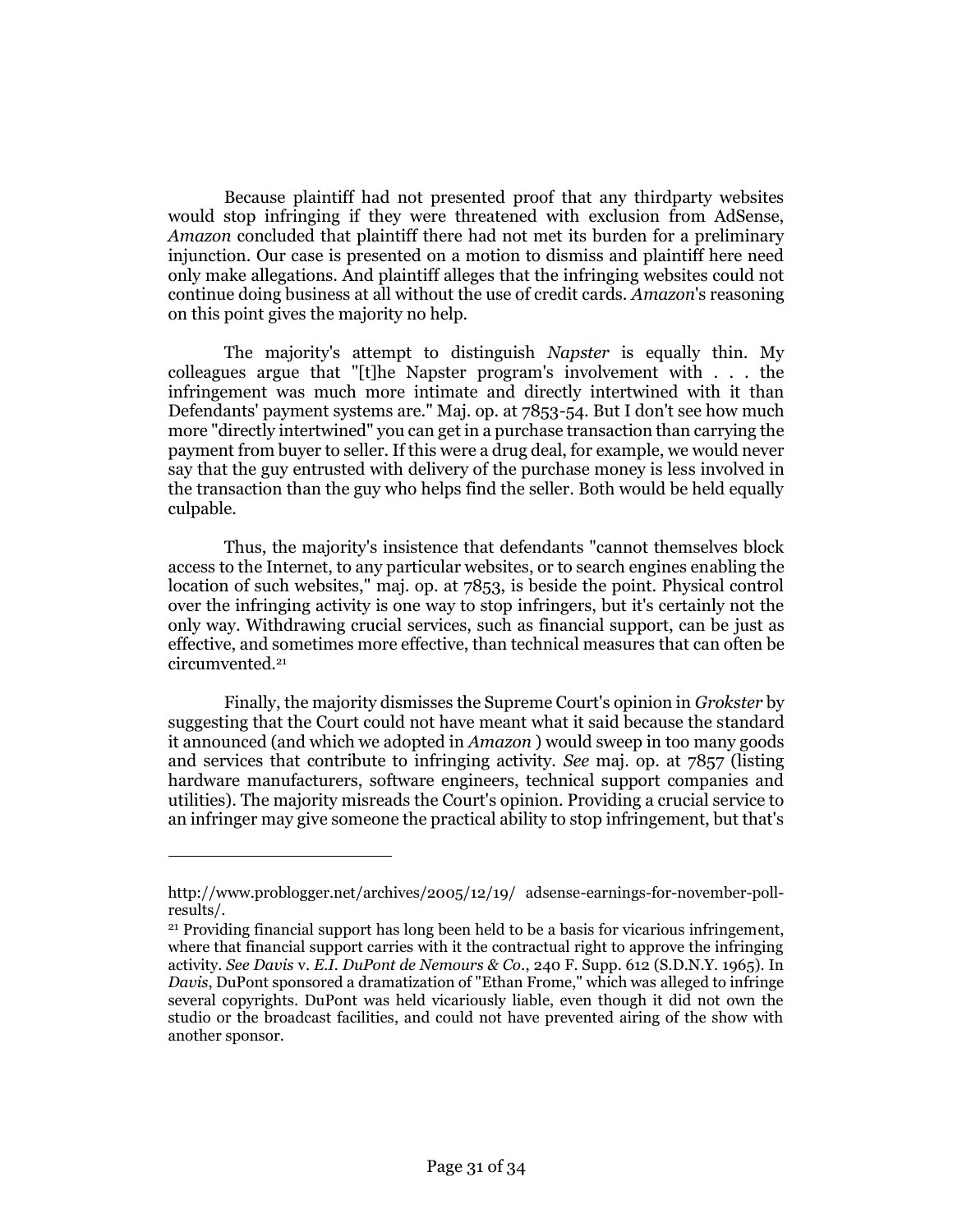only half of what it takes to be a vicarious infringer. The other half is a right, found in contract, to control the infringer's actions. *See Amazon*, 2007 U.S. App. LEXIS 11420, slip op. at 5795 (requiring "contracts with [direct infringers] that empower [defendant] to stop or limit them from reproducing, displaying, and distributing infringing copies"). Those third parties the majority worries about could not be held vicariously liable because they lack the legal right to stop the infringement. So far as I know, utilities are provided by public franchise, not by contract, and a utility has no right to stop providing electricity or phone service because it learns that its electrons are being put to illegal use.<sup>22</sup> Computer manufacturers don't usually retain the right to reclaim computers they have sold because they are being used unlawfully. Ditto for software producers and repairmen. Having no contract that authorizes them to stop providing services on account of illegality, these actors do not meet the first prong of the test for vicarious infringement. *See* p. 7845 n.10 *supra*. 23 . . . .

\* \* \*

It would certainly be much easier for us if plaintiff were suing the Stolen Content Websites rather than the credit cards. No doubt, they would if they could.<sup>24</sup> But direct infringers are sometimes too ubiquitous, too small or too difficult to

<sup>22</sup> *See, e.g.*, Rules and General Orders of the Vermont Public Service Board § 3.302, *available at* http://www.state.vt.us/psb/rules/OfficialAdoptedRules/RulesComplete.pdf (last visited May 14, 2007) ("[N]o utility shall disconnect residential service of gas, electric, or water unless payment of a valid bill or charge is delinquent."); State of New Hampshire, Consumer Rights and Responsibilities, at 5 (1996), *available at* http://services.unitil.com/content/info/consumer\_rights.html.

<sup>23</sup> The majority is also mistaken when it suggests that parties would be held vicariously liable for infringement simply because, in a market economy, they are free not to deal with one another. Maj. op. at 7856 n.17. Our cases have been very clear that more is required for vicarious infringement; defendant must have a formal contractual or principal-agent relationship with the infringer. It is that contract or relationship that forms the predicate for vicarious liability, and plaintiff must point to some term in the contract or formal relationship that gives defendant a right to stop the infringing activity. *See, e.g.*, *Aimster*, 334 F.3d at 654; *Fonovisa*, 76 F.3d at 262; *Amazon*, 2007 U.S. App. LEXIS 11420, slip. op. at 5794-95. Responding to a service call, in the absence of a contract which provides that the service may be discontinued in the event of illegal conduct, cannot form the basis of vicarious liability and thus the fact that the technician is free to leave can't render him vicariously liable. The requirement that plaintiffs point to a relationship explicitly spelled out in a contract or other legal arrangement is an important limitation on who may be held to answer for vicarious infringement. It should not be casually discarded.

<sup>24</sup> In fact, Perfect 10 has brought suit against some direct infringers. *See Perfect 10, Inc.* v. *CCBill, LLC*, 481 F.3d 751 (9th Cir. 2007) (reversing summary judgment on direct infringement claim); *Perfect 10, Inc. v. Talisman Commc'ns Inc.*, No. CV99-10450, 2000 U.S. Dist. LEXIS 4564, 2000 WL 364813 (C.D. Cal. Mar. 27, 2000).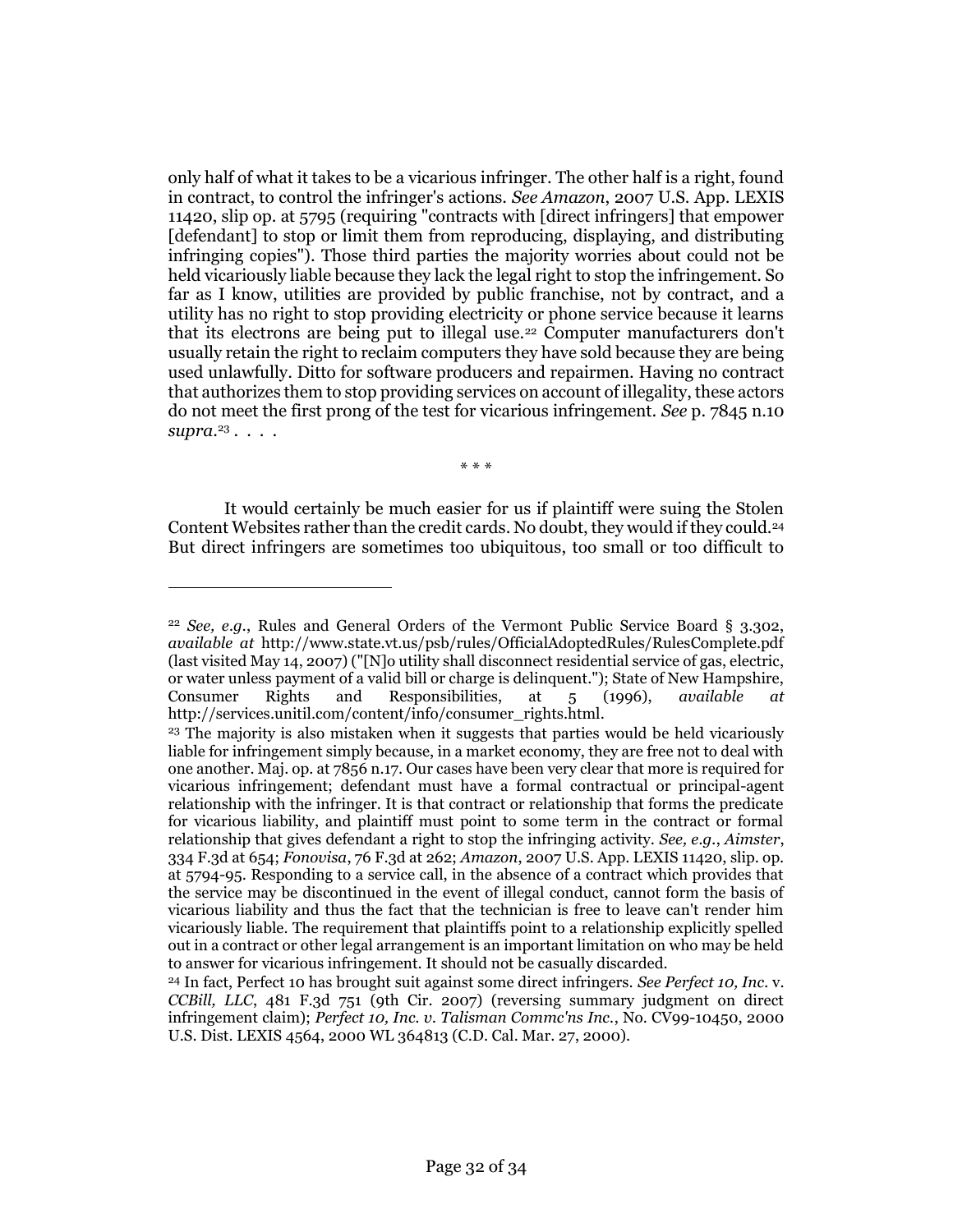find. That's why we have cases such as *Fonovisa*, *Napster*, *Aimster*, *Grokster* and *Amazon*. Here, plaintiff alleges that many direct infringers have no physical presence in the United States. They operate from far-off jurisdictions, where lawsuits are difficult to bring and remedies impossible to enforce because the infringers can easily move their operations to servers in other remote jurisdictions.

The weak link in the pirates' nefarious scheme is their need to get paid; for this they must use the services of legitimate financial institutions. If plaintiff's allegations are to be believed, the financial institutions (defendants here) collect billions for sellers of stolen merchandise; in a very real sense, they profit from making piracy possible. I can see no reason they should not be held responsible.

The majority's refrain that imposing liability on defendants here would violate "the public policy of the United States," maj. op. at 7839, 7844, is equally off base. While the majority correctly identifies that policy as facilitating the development of electronic commerce, *id.* at 7837 n.2, that solicitude does not extend to commerce in illegal merchandise. I am aware of no policy of the United States to encourage electronic commerce in stolen goods, illegal drugs or child pornography. When it comes to traffic in material that violates the Copyright Act, the policy of the United States is embedded in the FBI warning we see at the start of every lawfully purchased or rented video: Infringers are to be stopped and prosecuted. Preventing financial intermediaries from servicing such shady transactions is entirely consistent with that policy. If Congress believes that this places too heavy a burden on credit cards, it can grant the cards immunity (along with corresponding responsibilities), as it did for ISPs in passing the DMCA.<sup>25</sup>

The majority's solicitude for "credit cards . . . as the primary engine of electronic commerce," and for preserving "the vibrant and competitive free market that presently exists for the Internet," maj. op. at 7837, is understandable but misguided. It does not serve the interests of a free market, or a free society, to abet marauders who pilfer the property of lawabiding, tax-paying rights holders, and who turn consumers into recipients of stolen property. Requiring defendants to abide by their own rules, which "strictly prohibit members from servicing illegal businesses," First Am. Compl. at 6 P 20, will hardly impair the operation of a "vibrant and competitive free market," any more than did the recent law prohibiting the use of credit cards for Internet gambling. *See* 31 U.S.C. § 5364.

<sup>25</sup> The majority finds it "anomalous" to hold credit cards liable without DMCA-compliant notice, while ISPs are immune unless they receive such a notice. Maj. op. at 7839 n.4. But there is no anomaly in treating parties that are covered by the statute differently from those that are not. Plaintiff here *did* give ample notice to the credit cards, *see* p. 7889 *infra*, and should not have its claim dismissed for failing to allege compliance with a statute that does not apply to them.